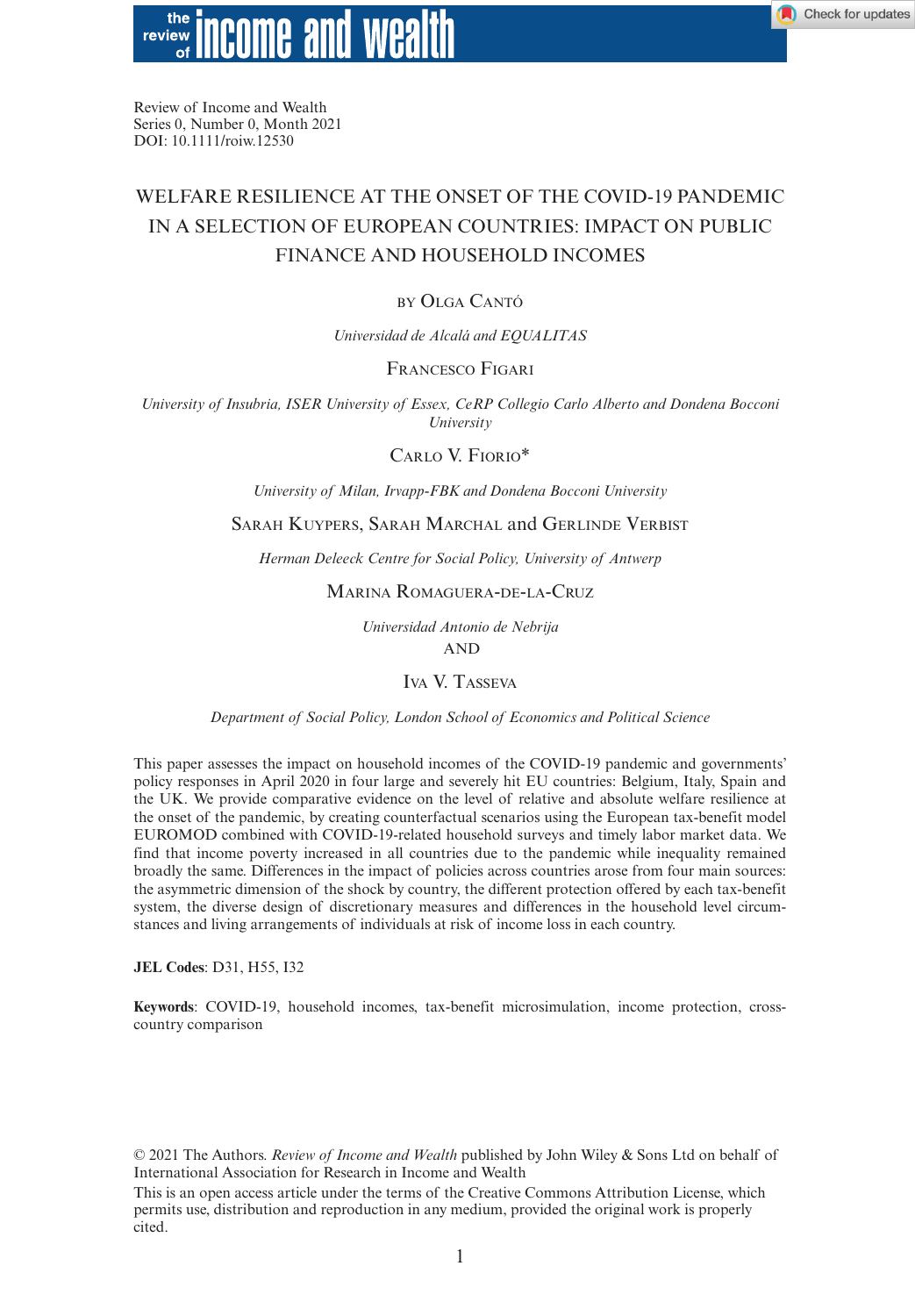*Note:* We thank Silvia De Poli, Adrián Hernández Martín, Manos Matsaganis, Holly Sutherland and the participants to the EUROMOD Research Workshop (2020) and the OECD-WISE seminar (2020). The support of the Collegio Carlo Alberto is acknowledged. Olga Cantó and Marina Romaguera-de-la-Cruz acknowledge support from the Comunidad de Madrid—H2019/HUM-5793 and from the Spanish Ministerio de Ciencia e Innovación—PID2019-104619RB-C41. Sarah Kuypers, Sarah Marchal and Gerlinde Verbist acknowledge support from the Belgian Federal Public Service Social Security. We use EUROMOD (version I3.0+) which is developed and managed by the Institute for Social and Economic Research (ISER) at the University of Essex, in collaboration with the European Commission—JRC Seville and national teams. We are indebted to Holly Sutherland and the many people who have contributed to the development of EUROMOD. The process of extending and updating EUROMOD is financially supported by the European Union Programme for Employment and Social Innovation "Easi" (2014-2020). We make use of the following microdata: the Italian and Spanish versions of the SILC data made available by ISTAT and INE; EU-SILC made available by EUROSTAT; the Corona Study data made available by the Universities of Antwerp and Hasselt; the Family Resources Survey and Understanding Society COVID-19 Study made available by the UK Department of Work and Pensions (DWP) via the UK Data Service; the Spanish Annual Labour Force Survey (INE), register data on monthly Social Security affiliates (Ministerio de Inclusión Social y Migraciones) and information on monthly benefits from Servicio Público de Empleo Estatal (SEPE, Ministerio de Trabajo y Economía Social). Data providers bear no responsibility for the analysis or interpretation of the data reported here. Any mistakes are the authors' only.

\*Correspondence to: [carlo.fiorio@unimi.it](mailto:carlo.fiorio@unimi.it)

## 1. Introduction

The COVID-19 pandemic has led to a worldwide economic downturn worse than the one that characterized the 2008 Great Recession. The potential impact on GDP, although mostly unpredictable still today without a clear knowledge of the further development of the health emergency, can lead to a massive slump in economic development (Dorn *et al*., 2020). OECD estimates for the initial direct impact of the crisis revealed a decline in annual GDP growth of around 2 percentage points for each month of economic shutdown (OECD, 2020a). Focusing on the situations faced by workers, the International Labour Organization estimated initially a rise in global unemployment of between 3 percent and 13 percent, with underemployment expected to increase on a large scale and the decline in economic activity and travel limits impacting both manufacturing and services (ILO, 2020).

To limit the spread of the virus governments across Europe restricted or completely shut down non-essential economic activities. These containment measures resulted in unprecedented demand and supply shocks. Between the first and second quarter of 2020, GDP fell drastically in some European countries—by 11.8 percent in Belgium, 13 percent in Italy, 17.9 percent in Spain and 18.8 percent in the UK, making them some of the worst affected countries economically in Europe.<sup>1</sup>

The picture described above, as well as the lessons of previous recessions such as the one of 2008, suggest that the downturn due to the COVID-19 pandemic will overshadow European economies for years to come, through a legacy of unemployment, public debt and long-lasting impacts on household incomes (Jenkins *et al*., 2013). As Saez and Zucman (2020, p. 1) rightly point out, governments "can prevent a very sharp but short recession from becoming a long-lasting depression" by acting as payer of last resort: providing insurance to the affected workers and making sure that cash flows to idle workers and businesses immediately. Governments across Europe indeed swiftly reacted to the economic impact of the COVID-19 shock by

1See Eurostat's indicator "GDP and main components (output, expenditure and income) [NAMQ\_10\_GDP]."

<sup>© 2021</sup> The Authors. *Review of Income and Wealth* published by John Wiley & Sons Ltd on behalf of International Association for Research in Income and Wealth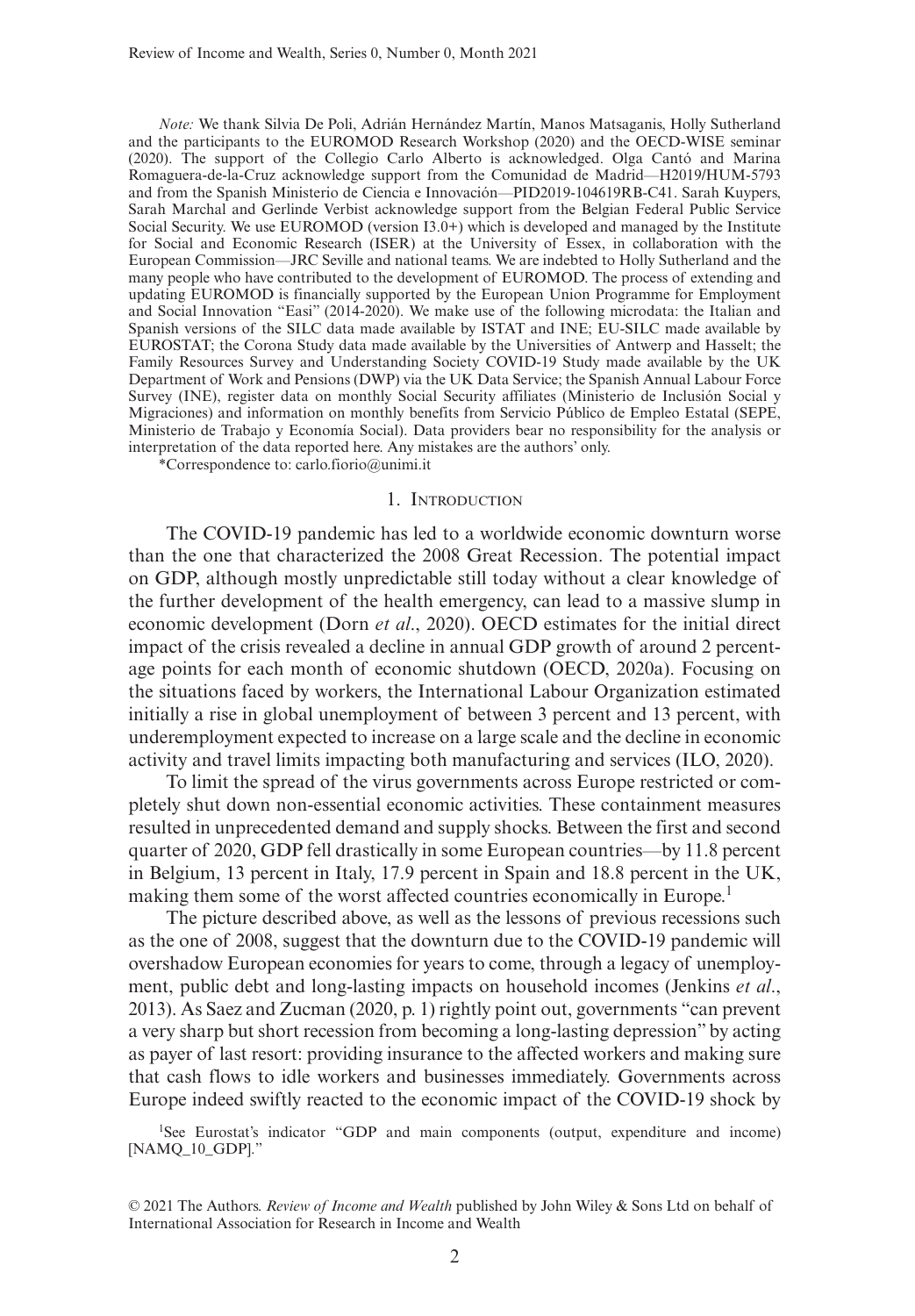adjusting existing welfare policies or introducing new emergency measures. These policies were often innovative and introduced at a much larger scale compared to the policy responses to the 2008 Great Recession (Moreira and Hick, 2021).

In light of these policy responses, this paper assesses the welfare resilience of household incomes during the pandemic in a cross-country perspective. In particular, we analyze the extent to which the tax-benefit systems of four large and severely hit European countries—Belgium, Italy, Spain and the UK—provided income stabilization for those who lost all or part of their earnings as a consequence of the pandemic and restrictions to economic activities.

The countries studied in this paper have experienced high levels of infection rates and many deaths in their populations. Italy was the European country that experienced the first sudden outbreak at the end of February 2020. Subsequently, within the first half of March 2020 both Spain and Belgium started to follow a rapid increase in infections and deaths and by the end of March 2020 that was also happening in the UK. At the end of 2020, the four countries registered some of the highest number of deaths per million inhabitants in Europe (OECD/European Union, 2020).

We focus on the impact in the first month of the COVID-19 pandemic (April 2020) as the lockdown was in most countries the strictest at that time. Focussing on a single month has some clear advantages for measuring welfare resilience to an unexpected shock. First, it is easier to identify who was affected by the earnings and employment shocks in each country as this is directly linked to the national rules of the economic shutdown and to each country's labor market structure. Second, it allows for an evaluation of both country-specific short-term tax-benefit automatic stabilizers and emergency policy measures before any of the EU-level initiatives to cushion the shock kicked in.

We measure the amount of income insurance that individuals and their households received from the welfare state in April 2020, effectively providing a measure of the resilience of welfare systems at the beginning of the crisis. A comparative perspective across the most severely hit countries is warranted as cross-country differences in welfare resilience may be considerable. Indeed, Dolls *et al*. (2012) show that automatic stabilizers differ greatly across countries, particularly in the case of asymmetric shocks. Moreover, in the European context there exists an important variation in income stabilization mechanisms of taxes and benefits, which in some countries, especially in Southern Europe, are poorly designed to face times of emergency. Besides automatic stabilizers, the emergency policy measures introduced by many European governments to support the most vulnerable (OECD, 2020b) also differ across countries, but the efficacy of these policies has still to be assessed empirically.

At the time of writing, the possibilities for empirical analysis are constrained by the lack of up-to-date and longitudinal information on household net incomes, which usually only becomes available a few years after the economic shock and only in a limited number of countries. To address this limitation, we assess the impact of the economic lockdown on household incomes by means of simulating counterfactual scenarios with a fiscal microsimulation approach (Figari *et al*., 2015).

First, we use pre-pandemic household income surveys to construct our baseline income distribution before the pandemic. We then use timely information on earnings and employment changes during the first month of the pandemic in each country, based on COVID-19-related surveys or policy legislation. We use these

<sup>© 2021</sup> The Authors. *Review of Income and Wealth* published by John Wiley & Sons Ltd on behalf of International Association for Research in Income and Wealth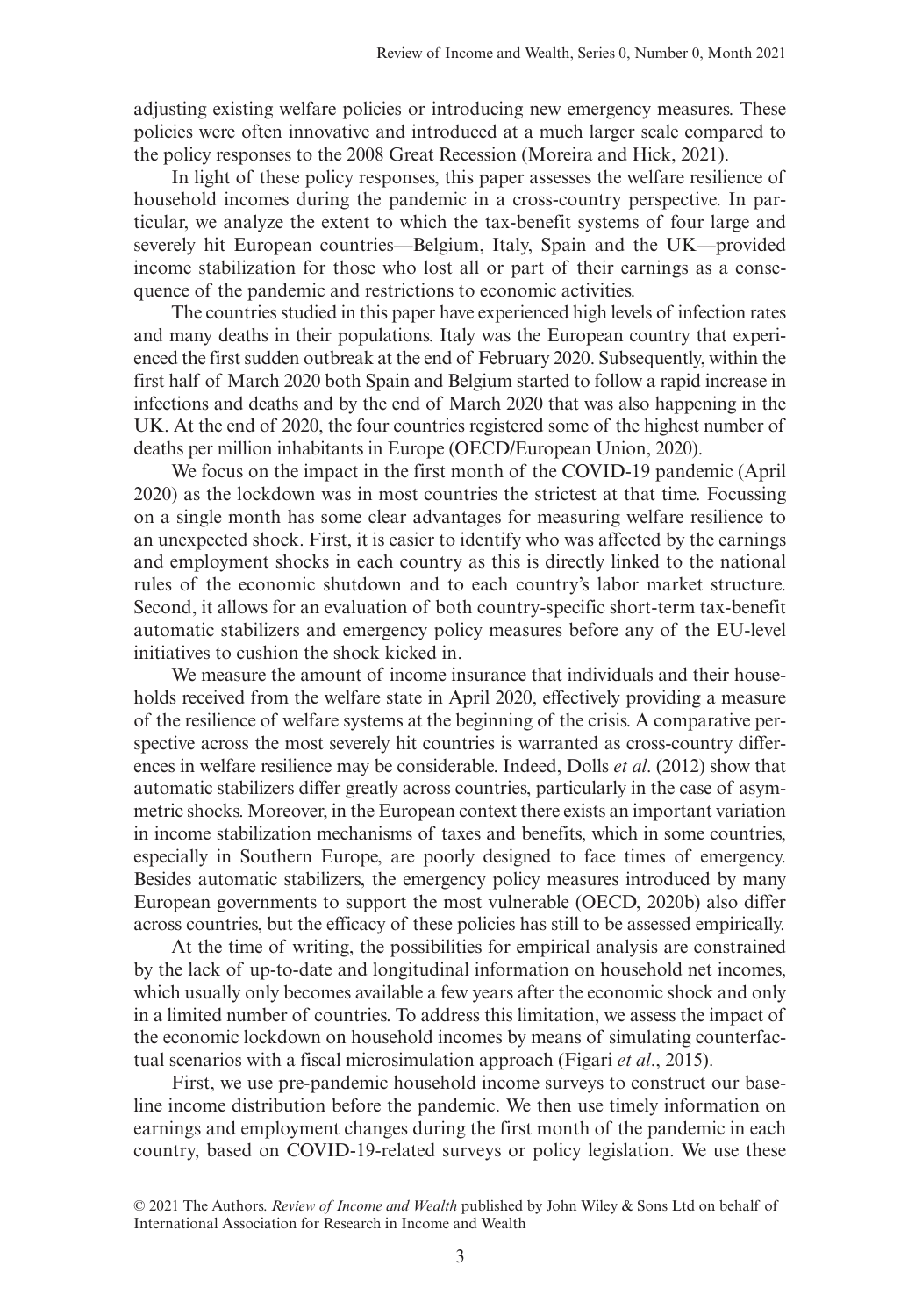timely data to simulate similarly sized earnings and employment shocks to workers in the pre-pandemic household surveys. Workers affected by the shocks become unemployed, furloughed or see a reduction in their hours/earnings. Second, we use the tax-benefit model EUROMOD to calculate household tax liabilities, benefit entitlements and net incomes in the baseline and after the simulation of shocks. Thus, we consider the direct cushioning effect of the tax-benefit system which depends on household market incomes as well as individual and household characteristics. It is important to note that we do not consider other aspects such as the reduced likelihood to get a job for those who are looking for one and the wider consequences of macroeconomic feedbacks. The use of microsimulation models to consider how welfare systems protect people against an extreme shock is known as a "stress test" of the tax-benefit system (Atkinson, 2009) and has become increasingly popular in analysing consequences of the Great Recession as shown for instance by Fernandez Salgado *et al*. (2014) and Jenkins *et al*. (2013).

A key feature of our analysis is that it provides a first cross-country analysis of the initial impact of the COVID-19 pandemic on household net incomes, taking into account the interaction between the country-specific economic shocks and the national policy responses. In particular, we find that cross-country variations in the budgetary and distributional consequences of the pandemic depend on (1) the asymmetric dimension of the shock in each country, (2) the different levels of protection offered by the tax-benefit systems, (3) the diverse design of discretionary measures and (4) the differences in the household level circumstances and living arrangements of individuals at risk of income loss in each country.

The paper is structured as follows. Building on a review of the most up-to-date contributions to the literature, we highlight the main motivations for our approach in Section 2. There we describe the tax-benefit model EUROMOD; simulations of the COVID-19 earnings and employment shocks and the characteristics of those affected by the shocks in the different countries considered; and the indicators we apply to measure the resilience of the welfare systems in both relative and absolute terms. The most relevant features of the policy measures included in the analysis are described in Section 3. Empirical evidence on the size and distribution of earnings losses and compensation offered by the countries' tax-benefit systems is presented in Section 4. Section 5 shows the differing degrees of relative and absolute welfare resilience across countries. In Section 6 we conclude, summarize the main findings and suggest future improvements in light of ongoing developments as data are made available.

## 2. Literature Review and Empirical Approach

As Clark *et al*. (2020) have recently underlined, we observe a fast-growing literature on the impact of lockdowns on well-being (e.g. Layard *et al*., 2020; Brodeur *et al*., 2021), labor market participation (e.g. Adams-Prassl *et al*., 2020), levels of unemployment or underemployment (e.g. Guven *et al*., 2020) and gender equality (e.g. Alon *et al*., 2020; Farré *et al*., 2020) in a variety of countries.

Regarding the distributional consequences of the pandemic, Clark *et al*. (2020), Menta (2021) and Belot *et al*. (2020) provide a cross-country comparative

<sup>© 2021</sup> The Authors. *Review of Income and Wealth* published by John Wiley & Sons Ltd on behalf of International Association for Research in Income and Wealth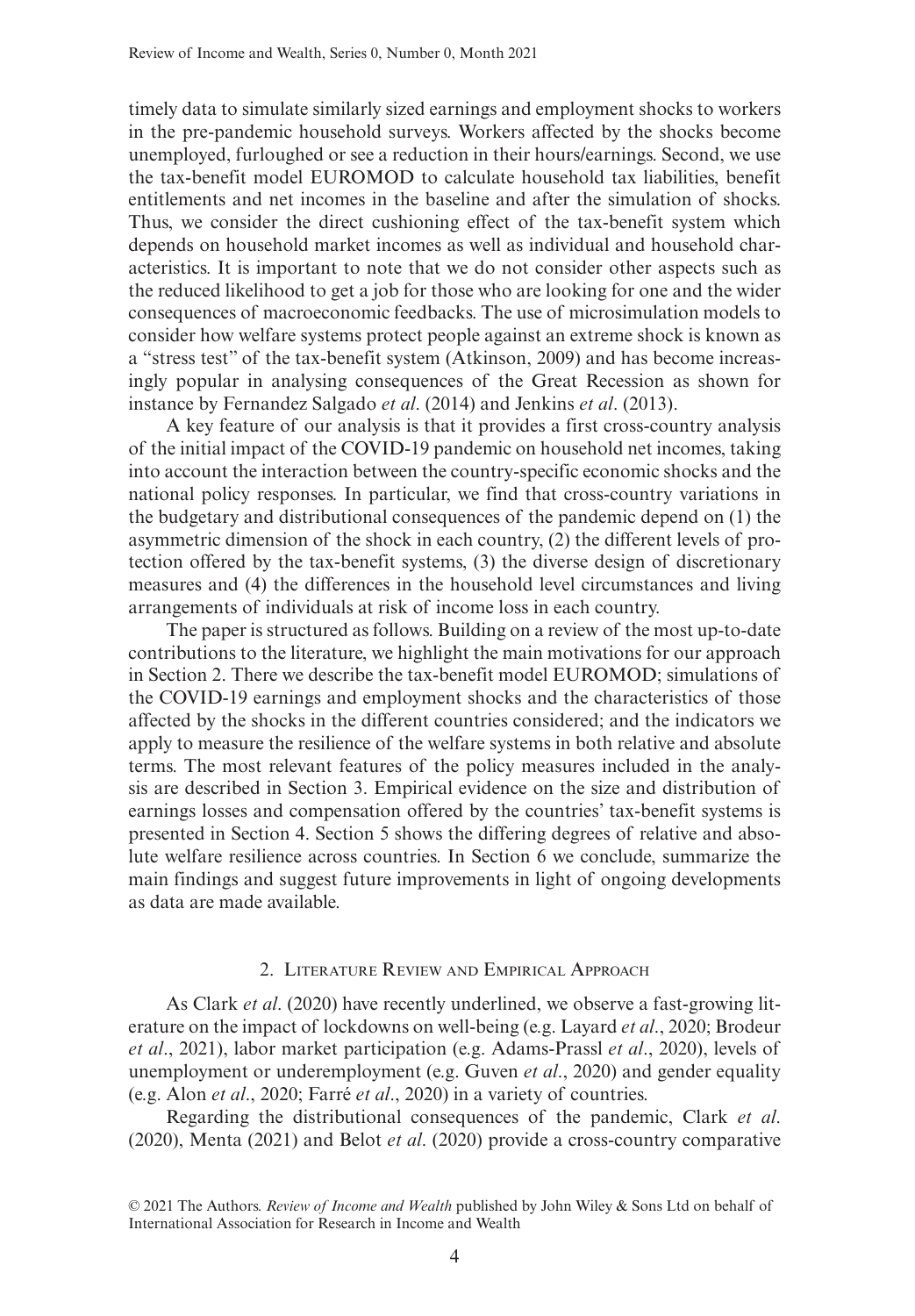perspective exploiting two specific surveys undertaken in different countries. The first two papers use longitudinal high-frequency information on household disposable income in five European countries (France, Germany, Italy, Spain and Sweden) run by the University of Luxembourg starting at the end of April 2020 and the third one uses cross-sectional data from China, Japan, South Korea, Italy, the UK and the US also for April 2020. However, the data do not allow to distinguish the impact of the labour income shocks versus the extent to which the tax-benefit systems and emergency policies have provided household income stabilisation.

Several country-specific studies specifically focus on the impact of welfare measures on household disposable income: Beirne *et al*. (2020) and O'Donoghue *et al*. (2020) on Ireland, Brewer and Gardiner (2020) and Brewer and Tasseva (2021) on the UK, Bruckmeier *et al*. (2020) on Germany, Figari *et al*. (2020) on Italy, Li *et al*. (2020) on Australia and Marchal *et al*. (2021) on Belgium. Nevertheless, using the results of different country-specific analyses to compare the levels of welfare resilience to a shock is a challenging task because authors use diverse strategies to simulate the impact of the shocks on household incomes and analyse different indicators of resilience.

Almeida *et al*. (2020) present EU cross-country comparisons for the impact of the pandemic on household incomes, using a re-weighting approach to simulate COVID-19 labor market shocks. They start from the macroeconomic scenarios included in the European Commission Spring 2020 forecasts and translate the changes in several aggregate variables present in the macroeconomic scenarios into changes at the individual level by reweighting individual observations. This reweighting strategy is useful but has a main drawback as it assumes that the new unemployed or furloughed have similar characteristics as those observed in the data and does not adjust to real sector-specific unemployment changes due to lockdown nor does take into account newly introduced emergency measures, ignoring the potentially heterogeneous effect of these schemes across the income distribution.

We depart from the above-mentioned studies by applying the so-called stresstesting approach to tax-benefit systems in order to assess the impact on household incomes of the COVID-19 shocks and government responses at the onset of the pandemic in Belgium, Italy, Spain and the UK. Our contribution is novel in that we provide timely and meaningful cross-country comparative evidence on the distributional impact of COVID-19 and the governments' policy responses, adopting a fully individual micro-level analysis comparable across countries.

#### 2.1. *Stress-testing the Tax-benefit Systems*

The COVID-19 pandemic and the containment measures created a sudden economic shock with a direct impact on the labour market participation of individuals, and hence on household incomes. To inform policy learning, it is essential to provide timely analysis to assess the success of the existing as well as emergency tax-benefit and earnings compensation schemes in protecting household incomes. The fiscal literature refers to the first as automatic stabilizers and to the latter as discretionary policies (Paulus and Tasseva, 2020). Unfortunately, micro-data on household incomes during the pandemic will only become available with a few years lag. To address this data limitation, we simulate labor market COVID-19

<sup>© 2021</sup> The Authors. *Review of Income and Wealth* published by John Wiley & Sons Ltd on behalf of International Association for Research in Income and Wealth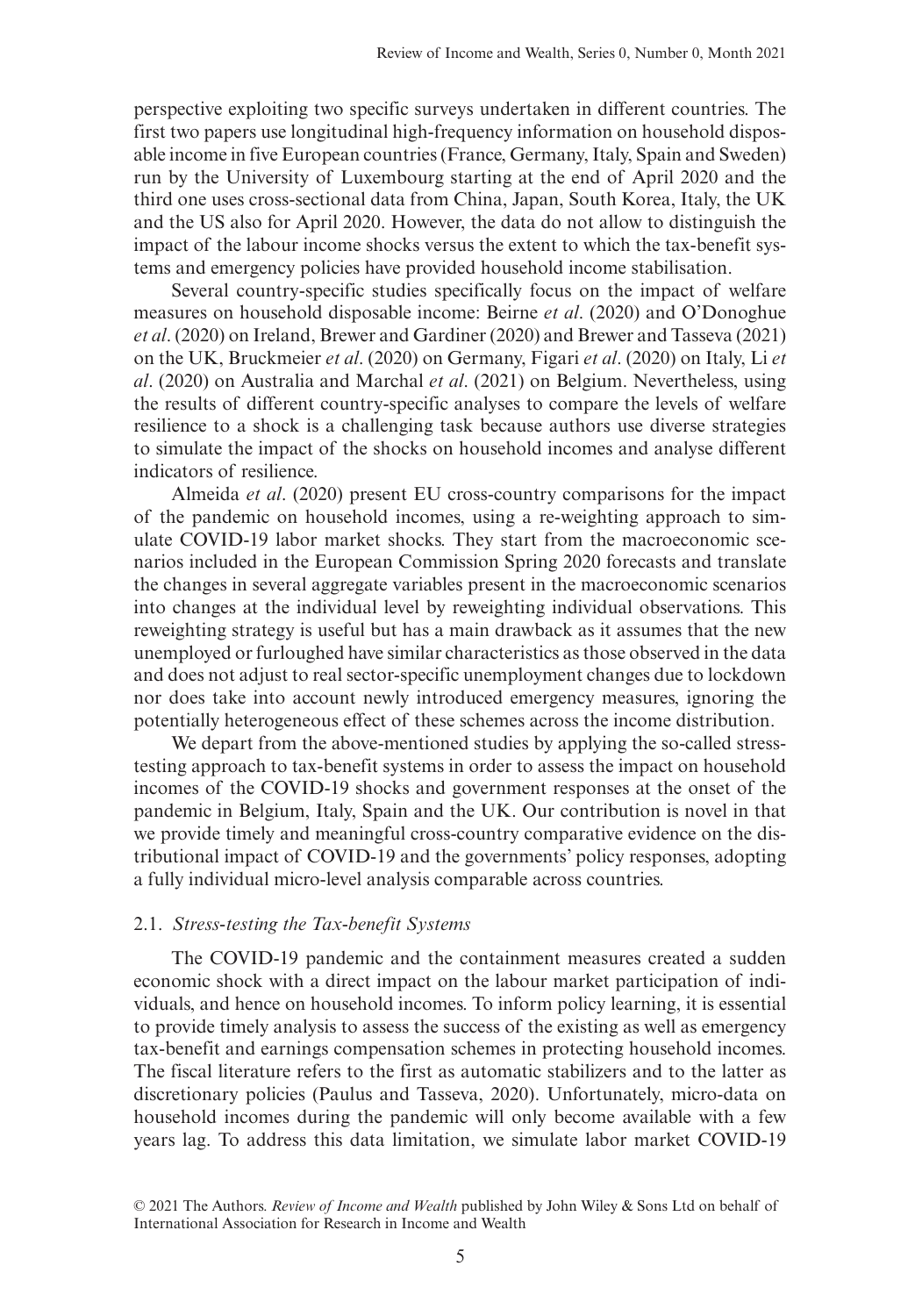shocks, and predict household incomes before and during the crisis, by combining a tax-benefit model with different sources of household micro- and/or macro-data.

Our method follows closely the approach to stress-test the welfare state. Stress-testing is commonly used to assess the vulnerability of portfolios in financial institutions and the resilience of the financial systems to extreme, but plausible shocks (Jones *et al*., 2004). Atkinson (2009) suggests extending the approach to tax-benefit systems to assess their resilience to major economic downturns. Stresstesting can be applied to assess the effects of either hypothetical or contemporary shocks for which no household micro-data are yet available. Thus, we follow the latter (contemporary shocks) option and build on the work by Fernandez Salgado *et al*. (2014), who analyze the income compensation provided by the welfare state to newly unemployed at the onset of the Great Recession. Bruckmeier et al. (2020) is a recent application of the same approach implemented through a combination of data and models on firm output expectations, labor demand and individual level policies.

For the individuals affected by the simulated shocks, we analyse how much of the loss to their labor income is cushioned by the existing fiscal policies—that is, automatic stabilizers—in each country in the form of: (a) income taxes and social insurance contributions, (b) contributory benefits for those who lost their earnings, (c) other means-tested benefits and tax credits designed to protect families on low income, and (d) other household incomes, in the form of earnings of those still in work as well as capital incomes, pensions and benefits, received by other household members. In addition, we capture the distributional effects of the new emergency policies governments implemented to prevent the sudden fall in household income.

With our stress-testing approach we focus exclusively on the loss of earnings as one of the channels through which the COVID-19 pandemic directly affects individual well-being and on the direct compensation provided by the tax-benefit system and earnings compensation schemes. We abstract from other potential adaptive changes in individuals' and their family members' behavior and from general equilibrium consequences in the short or long term. Thus, we assess the extent to which the welfare system helps to stabilize household incomes across countries, and whether there are specific weaknesses in the policy instruments in operation.

## 2.2. *Counterfactual Scenario Derived Using EUROMOD*

We make use of household micro-data and a tax-benefit microsimulation model to estimate baseline household incomes, that is, before COVID-19, and counterfactual household incomes during the first month (i.e. April 2020) of the pandemic.

To derive our baseline scenario of the pre-COVID-19 income distribution, we use household micro-data from the Statistics on Income and Living Conditions (SILC) for 2018 (with 2017 incomes) for Belgium, Italy and Spain and from the Family Resources Survey (FRS) for 2018/19 for the UK. Both the SILC and FRS include very rich information on individual and household characteristics and incomes and are broadly representative of the national population before the onset of the pandemic. The financial values of the income data are uprated to 2020 to account for the average growth in earnings and statutory indexation of public

<sup>© 2021</sup> The Authors. *Review of Income and Wealth* published by John Wiley & Sons Ltd on behalf of International Association for Research in Income and Wealth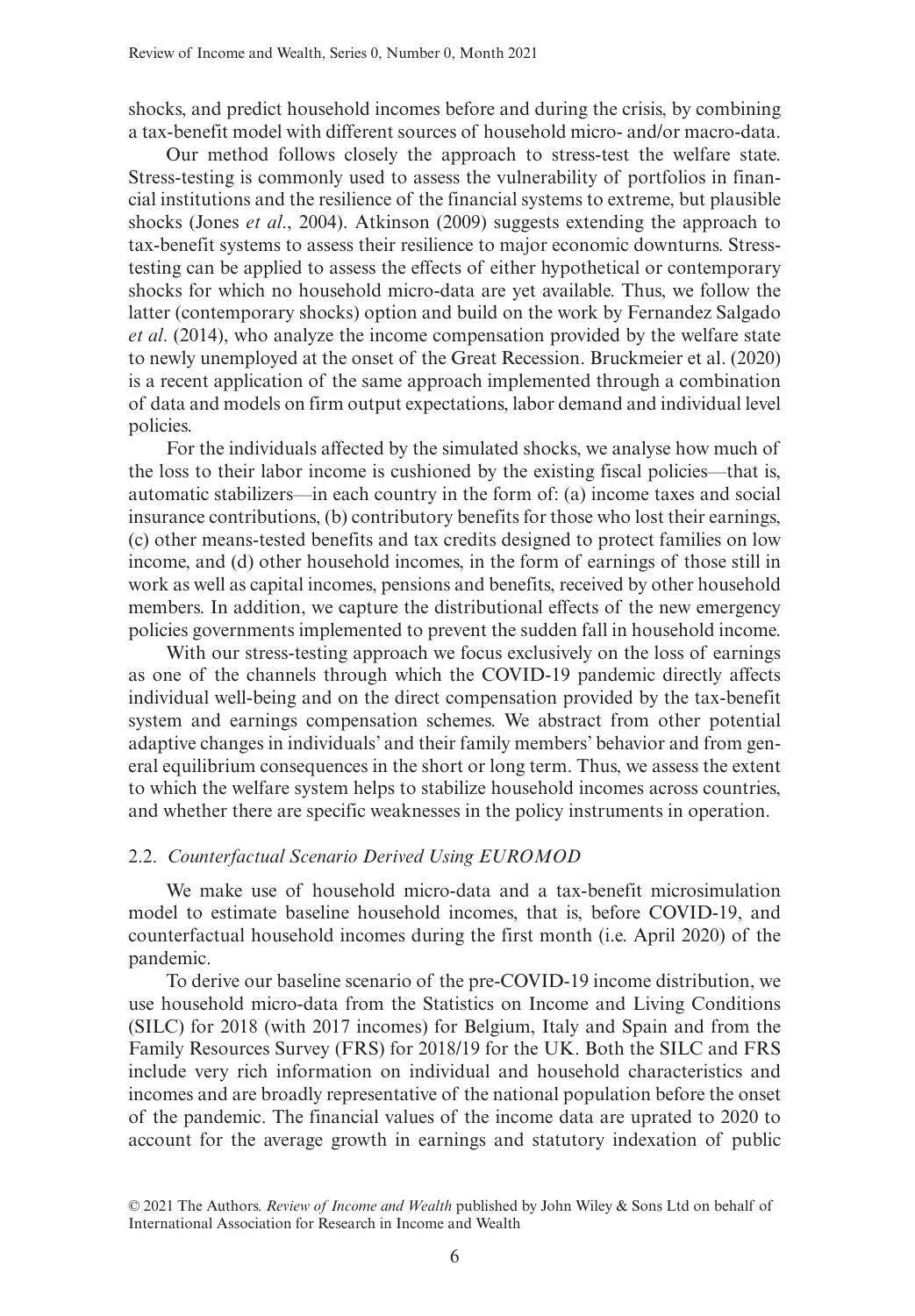pensions and disability benefits between 2017/2018 and 2020. We do not make any adjustments for changes in the population composition between 2017/2018 and 2020. We then combine these data on gross (pre-tax) market/original incomes with the European tax-benefit model EUROMOD which calculates for each individual/ household in the sample their social insurance contributions (SIC), income tax liabilities and benefit entitlements, as well as their disposable income, based on the 2020 pre-COVID-19 tax-benefit rules.

To the extent it is relevant in each country, EUROMOD baseline simulations are corrected for income tax evasion (Italy) and benefits non-take-up (UK, Belgium) and we assume there are no changes in the tax evasion and benefit take-up behavior as a consequence of the shock.

For more information on EUROMOD, see Sutherland and Figari (2013) and the EUROMOD Country Reports (Assal *et al*., 2020 for Belgium; Ceriani *et al*., 2020 for Italy; Navas-Román and Villazán-Pellejero, 2020 for Spain; and Reis and Tasseva, 2020 for the UK) for the details on the policies simulated.

To derive our counterfactual scenario, we simulate employment and earnings shocks to the workers in the SILC and FRS samples. These shocks resemble the COVID-19 shocks that occurred in the first month of lockdown in each country. The shocks simulations are informed by the most up-to-date (at the time of writing) and detailed information on the labor market changes in each country, based on: external micro-data from the Corona Study for Belgium; information on the economic sectors enforced to shut down by the national laws in Italy; the Labour Force Survey and aggregate statistics from the social security registers for Spain; the Understanding Society COVID-19 Study for April 2020 for the UK. To simulate the shocks as accurately as possible, we apply somewhat different approaches in each country, taking into account differences in the types of shock and available data. Despite differences in the approaches, in all four countries we focus explicitly on modeling changes to (self-) employment and earnings and household incomes, which allows us to draw consistent and meaningful cross-country comparisons.

In more detail, we apply the following approaches to simulate the COVID-19 labor market shocks:

In Belgium, we identify affected individuals by calculating the propensity of workers to become temporary unemployed or to have to shut down their selfemployment activities. The characteristics that define this propensity are derived from an analysis of the Corona study, a survey that tracks the experiences of households during the lockdown and its aftermath. The propensity is calibrated against administrative data on the share of employees receiving a temporary unemployment benefit or a bridging right for self-employed in the month of April, by sector, age group and gender. More details on the method used can be found in Marchal *et al*. (2021).

In Italy, we identify workers in the economic sectors at 6-digit ATECO level that were listed in the Decree Law imposing the shutdown of economic activities.2 Although SILC microdata lack information on business activities at 6-digit level, we draw on other detailed available statistics released by Istat—namely, the

<sup>2</sup>Decree Law of the Minister of Economic Development which updates the DPCM March 22, 2020 available here [https://www.gazzettaufficiale.it/eli/id/2020/03/26/20A01877/sg.](https://www.gazzettaufficiale.it/eli/id/2020/03/26/20A01877/sg)

<sup>© 2021</sup> The Authors. *Review of Income and Wealth* published by John Wiley & Sons Ltd on behalf of International Association for Research in Income and Wealth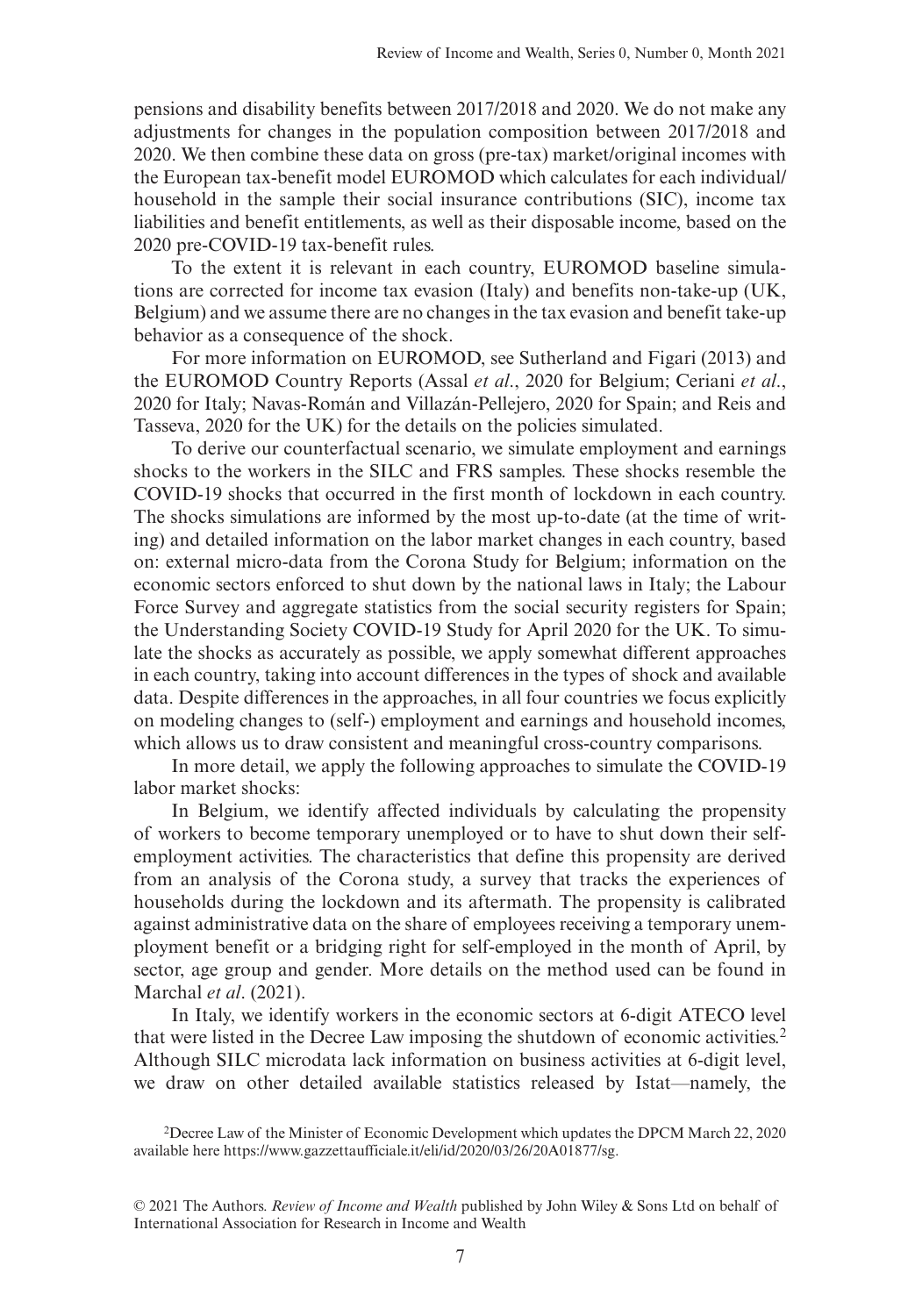operating firms archive (ASIA), the national labor force survey (RCFL) and National Accounts—in order to compute the occupation shares in each sector subject to shut down. We then randomly select the individuals, with a positive income source from either employment or self-employment. We perform this selection by sector of employment at 2-digit ATECO level, which we relate to data in EUROMOD in order to get the same occupation shares subject to the shutdown. Details can be found in Figari and Fiorio (2020).

In Spain, we estimate the propensity of active male and female adults to become unemployed using the 2018 Spanish Labour Force Survey (SLFS) by age, education, civil status, household type, immigrant origin, activity status, industry or sector, occupation and region. We use the estimated coefficients from the probit model to predict the probability of an unemployment outcome for each employed individual in the SILC sample and randomly assign each individual to one of the outcomes (unemployment or employment) respecting these probabilities. We then order individuals by sector and region and according to this random assignment we are able to calibrate our numbers by the real impact of the shock using social security registers for the months of March and April 2020 by sector (12 categories) and region (7 categories). Moreover, we randomly select workers entering furlough by sector of activity and region and calibrate against administrative data the share of employees or self-employed receiving a temporary unemployment benefit in the month of April.

In the UK, we use data from the April 2020 wave of the Understanding Society COVID-19 Study (UKHLS hereafter) which contains information on individuals' labor market status and earnings in February 2020 (before COVID-19) versus April 2020 (after COVID-19). We first estimate two multinomial logit models on the UKHLS data—one on the sample of employees and another one on the sample of self-employed, both with positive earnings in February 2020. The model for employees has four outcomes: (1) out of work, (2) furloughed, (3) still employed but with reduced hours and earnings, (4) still employed and with no drop in earnings. Similarly, the model for self-employed has three outcomes: (1) out of work, (2) still self-employed but with reduced hours and earnings, (3) still self-employed and with no drop in earnings. In both models, we control for a range of individual and household-level characteristics, including age, sex, industry, household type, baseline earnings quintile/ventile groups and number of working hours in bands by sex. We then take the estimated coefficients from the models and apply them on the sample of FRS workers with positive earnings, to predict the probability of each labor market outcome for each worker. We randomly assign each worker to one of the outcomes, accounting for these predicted probabilities. For detailed information on the approach and estimates from the multinomial logit models, see Brewer and Tasseva (2021).

Finally, using EUROMOD, we apply the tax-benefit rules as of April 2020 on the data with modified workers' earnings to compute SIC, taxes, benefits, earnings compensation schemes and household disposable incomes during the first month of the COVID-19 crisis. By comparing the baseline and counterfactual, we estimate the impact on household incomes of the crisis and governments' fiscal policies. We discuss the tax-benefit and earnings compensation schemes in more detail in Section 3.

<sup>© 2021</sup> The Authors. *Review of Income and Wealth* published by John Wiley & Sons Ltd on behalf of International Association for Research in Income and Wealth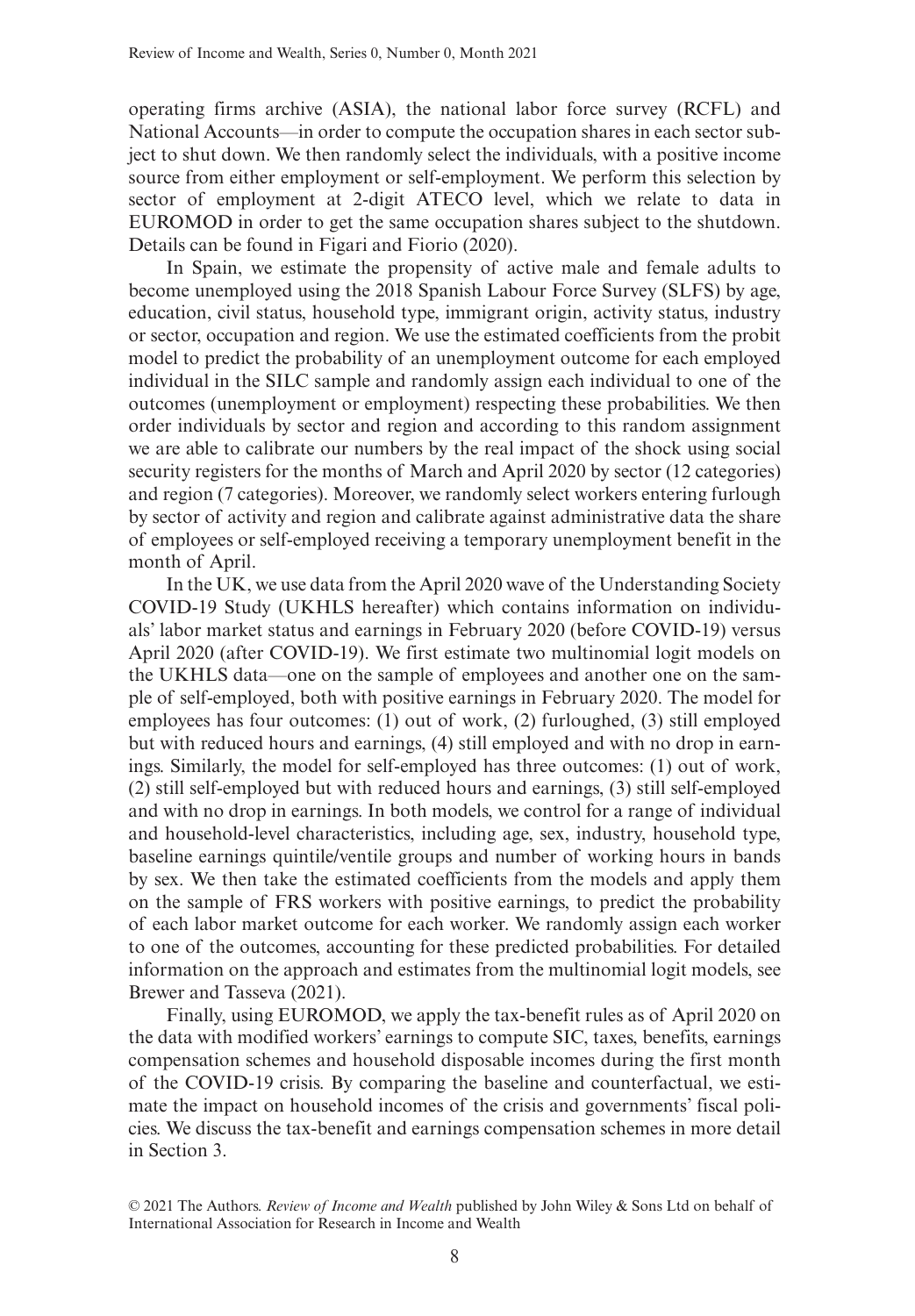|                                            | Belgium | Italy | Spain | UK    |
|--------------------------------------------|---------|-------|-------|-------|
| Workers affected by earnings<br>$losses\%$ | 30.28   | 28.88 | 19.85 | 37.46 |
| Presence of children %                     | 41.5    | 39.05 | 38.75 | 41.89 |
| Number of earners in the                   |         |       |       |       |
| family %                                   |         |       |       |       |
| 1                                          | 31.75   | 40.73 | 26.77 | 24.22 |
| $\overline{2}$                             | 56.11   | 44.15 | 51.65 | 54.09 |
| $3+$                                       | 12.14   | 15.11 | 21.59 | 21.69 |
| Household income quintile $\%$             |         |       |       |       |
| <b>Bottom</b>                              | 8.50    | 13.64 | 15.01 | 11.63 |
| 2nd                                        | 17.76   | 15.39 | 19.80 | 16.83 |
| 3rd                                        | 22.65   | 20.93 | 21.29 | 21.98 |
| 4th                                        | 25.44   | 24.74 | 23.11 | 25.82 |
| Top                                        | 25.66   | 25.31 | 20.79 | 23.75 |
|                                            |         |       |       |       |

TABLE 1 Characteristics of those Affected by Earnings Losses

*Notes:* Summary statistics for those affected by earnings losses as identified in EUROMOD data. Quintile groups based on equivalized household disposable income in the baseline.

*Source*: Own calculations with EUROMOD version I3.0+.

## 2.3. *The Characteristics of those Affected by Earnings Loss*

The analysis focuses on employed and self-employed individuals who lost (all or part of) their earnings in the immediate aftermath of the COVID-19 outbreak. The proportion of workers simulated with earnings losses ranges from 20 percent in Spain to around 30 percent in Belgium and Italy and 37 percent in the UK (Table 1).

Around 40 percent of those affected by an earnings shock live in a family with children, pointing to the need to have welfare systems that protect not only workers but their dependent family members as well. Moreover, the share of those being the only earner in the family is relatively high ranging from around 25 percent in Spain and the UK to 32 percent in Belgium and 41 percent in Italy: for their families the temporary shutdown of their activities implies the loss of the main income source.

The distribution of those affected by an earnings shock by household net income quintile groups (assessed before the earnings loss) shows an increasing pattern despite important differences across countries. There are relatively less individuals affected in the first quintile in Belgium, the UK and Italy than in Spain where the distribution across quintiles is more uniform.

## 2.4. *Income Stabilization Indicators*

Following Fernández Salgado *et al*. (2014), we focus on three indicators measuring the relative and absolute resilience provided by the tax-benefit policies and earnings compensation schemes during the pandemic. These indicators are the Net Replacement Rate, the Compensation Rate and changes to the Poverty Rate.

The Net Replacement Rate is a measure of relative resilience and captures the level of income stabilisation with respect to the baseline income (Immervoll and O'Donoghue, 2004). It is computed on the sample of workers affected by the shock and equals:

<sup>© 2021</sup> The Authors. *Review of Income and Wealth* published by John Wiley & Sons Ltd on behalf of International Association for Research in Income and Wealth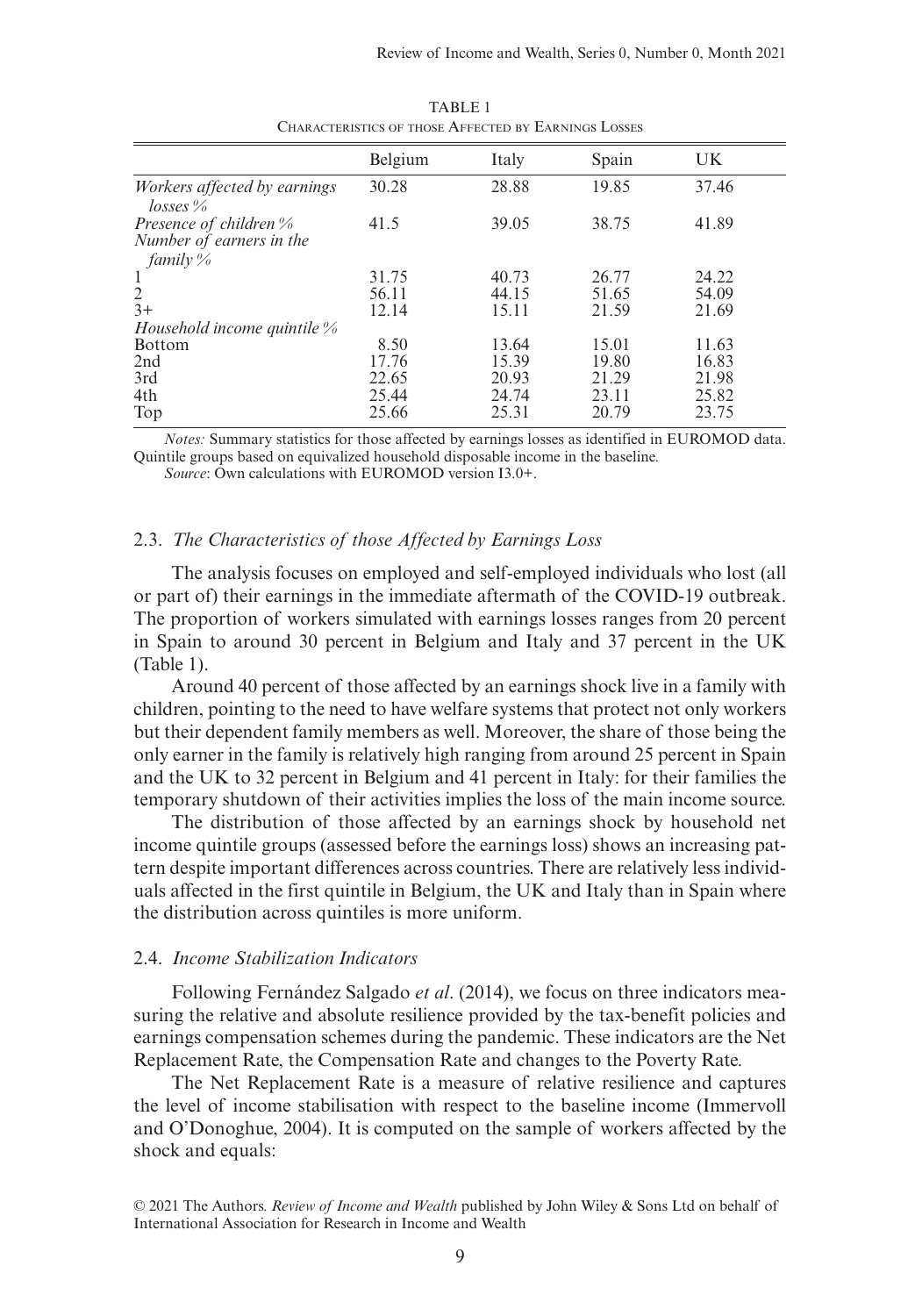$$
Net Replacement Rate = \frac{Y_{post}}{Y_{pre}}
$$

where  $Y_{\text{pre}}$  and  $Y_{\text{post}}$  are equivalized household disposable income in the baseline and after the shock, respectively. Household disposable income is made up of the sum of gross (pre-tax) original income (i.e. earnings from (self-)employment, private pensions, private transfers, income from rent and investment income) and public benefits minus taxes (i.e. income taxes plus SIC). To account for household composition and economies of scale within the household, household incomes are equivalized using the modified OECD equivalence scale (a value of 1 for the head, 0.5 for any other adult aged 14+ and 0.3 for each child aged <14).

To measure the level of income protection provided by the different policies, we break down the Net Replacement Rate by income source:

$$
Net Replacement Rate = \frac{O_{\text{post}} + B_{\text{post}} - T_{\text{post}}}{Y_{\text{pre}}}
$$

where  $O_{\text{post}}$ ,  $B_{\text{post}}$  and  $T_{\text{post}}$  are equivalized household original income, public benefits and taxes, respectively, after the shock. We also break down further  $B_{\text{post}}$  into the different benefit types to show explicitly the contribution of (1) the earnings compensation schemes, (2) unemployment benefits and (3) means-tested and other benefits (e.g. housing and social assistance benefits).

The Net Compensation Rate is another indicator of relative resilience which captures the level of protection offered by fiscal policies. It is also computed on the sample of workers affected by the COVID-19 shocks and measures the proportion of net earnings lost due to the crisis, compensated by public benefits net of taxes, as follows:

Net Comparison Rate = 
$$
\frac{(B_{\text{post}} - B_{\text{pre}}) - (T_{\text{post}}^* - T_{\text{pre}}^*)}{(E_{\text{post}}^* - E_{\text{pre}}^*)},
$$

where  $B_{\text{post}}$  and  $B_{\text{pre}}$  are equivalized household public benefits,  $T_{\text{post}}^*$  and  $T_{\text{pre}}^*$  are taxes liable on the worker's own earnings and  $E_{\text{post}}^*$  and  $E_{\text{pre}}^*$  are the worker's earnings net of taxes, respectively, after and before the shock. Thus, the denominator captures the loss in *net* earnings due to the shock, while the numerator shows how much of this loss is absorbed by more generous benefit entitlements and/or lower taxes. The Net Compensation Rate allows us to isolate the net government support, abstracting from the income insurance provided by the gross original income of other household members. As with the Net Replacement Rate, we break down further the Net Compensation Rate to show the contribution of benefits by type.

Our indicator of absolute resilience is the change in the Poverty Rate due to the shock measured against a *fixed* poverty threshold, that is, 60 percent of the median baseline equivalized household disposable income. We look at poverty changes among different subgroups (workers affected by the shock and children)

<sup>© 2021</sup> The Authors. *Review of Income and Wealth* published by John Wiley & Sons Ltd on behalf of International Association for Research in Income and Wealth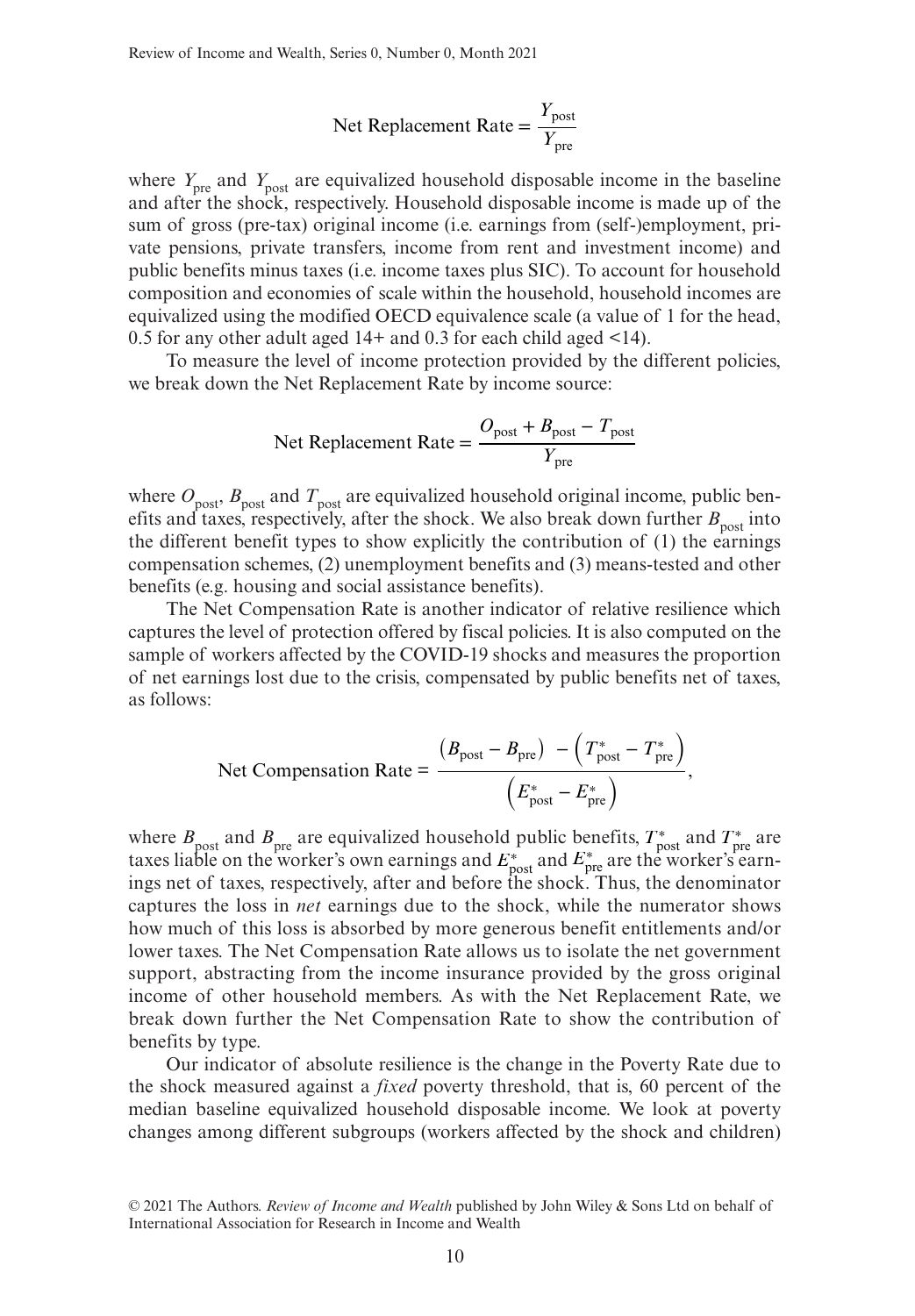versus the total population. Our approach of using a poverty threshold fixed to the baseline income distribution follows the suggested practice to measure poverty during an economic downturn with a poverty line fixed in real terms (Jenkins *et al*., 2013). It allows to capture the drop in living standards that individuals face, by comparing their current circumstances with their situation before the income shock (Matsaganis and Leventi, 2011). A normative judgment about the appropriate level of income protection provided by the welfare state is beyond the scope of this paper (Boadway and Keen, 2000). Nevertheless, given the overarching policy objective of limiting the number of individuals at risk of poverty, it is implicit that household incomes should not fall below the poverty threshold as a result of the crisis.

Finally, when interpreting the results, it should be noted that our main indicators—the Net Replacement Rate, Compensation Rate and changes to the Poverty Rate among workers affected by the shock—are estimated for the group of workers affected by the COVID-19 shocks only and thus, results are not affected per se by the number of individuals affected by the shocks. In comparison, the proportion of affected workers matters for total population estimates of the budgetary costs and changes to income poverty and inequality.

## 3. Income Protection Policies During COVID-19

The existence in all European countries of a developed welfare state, that is intended, among other things, to protect people and their families against economic shocks, is one of the main differences between the crisis faced today and that of the 1930s. However, the sudden and unexpected shock due to the COVID-19 pandemic forced European governments to adapt existing measures and to define new discretionary and bold measures to support those who are bearing a disproportionate share of the economic burden (OECD, 2020a).

Table 2 provides a summary of the most important measures implemented in April 2020 in our selection of countries. All four countries took similar provisions to safeguard incomes of employees, though the design, size and scope is somewhat different. In what follows we refer to "Earnings Compensation Schemes" to identify the different instruments (i.e. furlough schemes and subsidies to self-employed) in place in each country to protect employment and self-employment incomes (Konle-Seild, 2020).

Starting with the provisions for employees, the most important measure in Belgium was the extension of access to the so-called system of temporary unemployment to all employees ("*Tijdelijke werkloosheid COVID-19*," a furlough-type measure); previously, the system was only accessible for economic conditions or under "force majeure," but under COVID-19 a much broader definition was applied and the application procedure was considerably simplified, causing most employees from impacted employers to be eligible. Benefit generosity was increased on the one hand by raising the replacement rate from 65 percent to 70 percent of the previous monthly wage (with lower and upper bounds) and on the other hand by providing a daily supplement of  $\epsilon$ 5.63. The daily benefit ranges from a minimum of  $\epsilon$ 55.59 up to a maximum  $\epsilon$ 74.71, and is paid according to a 6-day work week.

<sup>© 2021</sup> The Authors. *Review of Income and Wealth* published by John Wiley & Sons Ltd on behalf of International Association for Research in Income and Wealth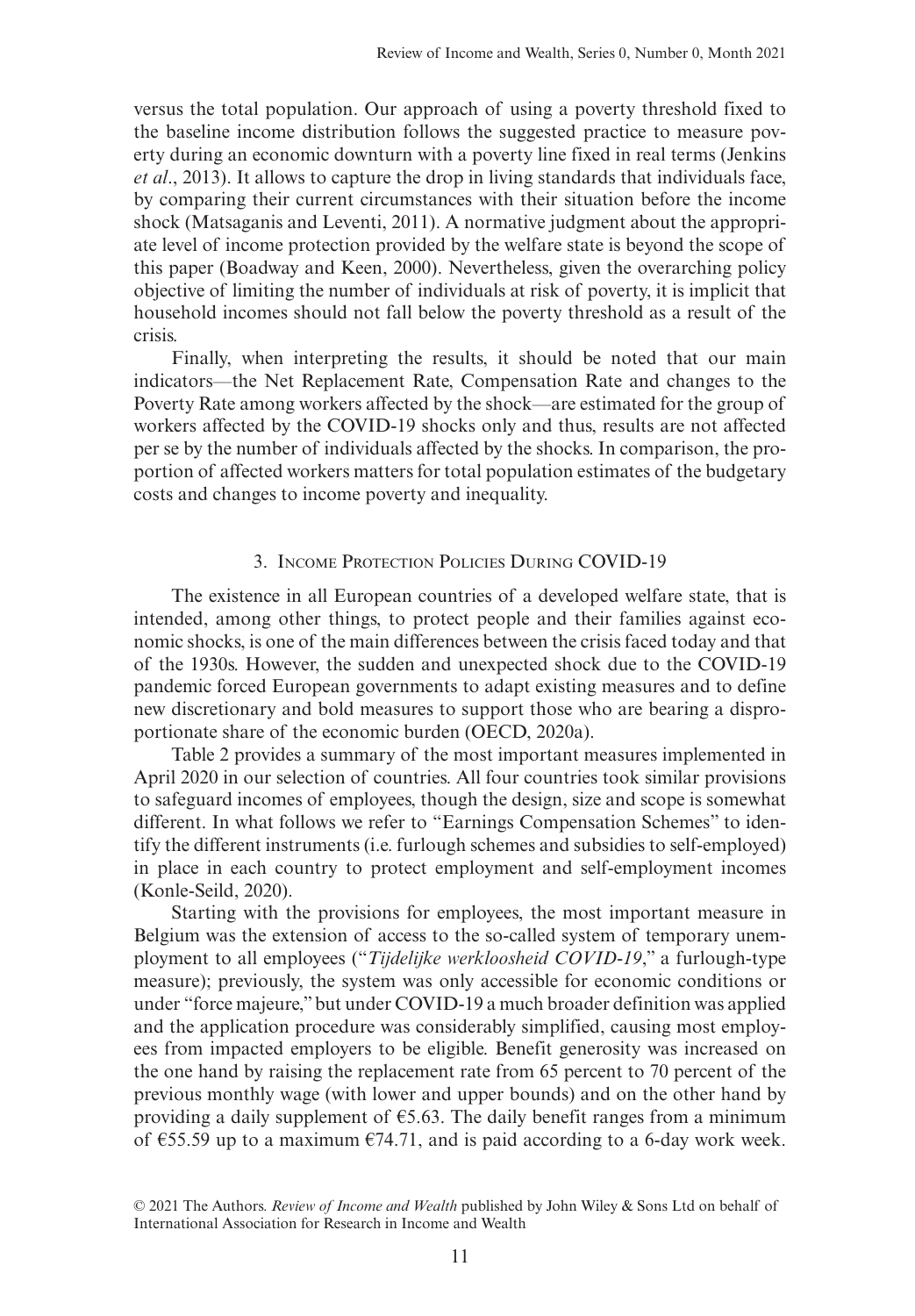|                                                                          | United Kingdom | Coronavirus Job Retention Scheme<br>New scheme                                                                                                                              | Up to 80% with max $(£2,500)$                        | n/a                                                                                                                |                                                                                       | efit for employees [contribution-<br>Contributory unemployment ben-<br>based Jobseeker's Allowance                                                       | Universal Credit (main allowances<br>component increased); Working<br>increased by £20 per week, rent<br>Tax Credit (main allowances<br>earnings disregard increased<br>Housing Benefit (increased,<br>increased by £20 per week), | by £20 per week), Council Tax<br>Reduction (earnings disregard<br>increased by £20 per week) |
|--------------------------------------------------------------------------|----------------|-----------------------------------------------------------------------------------------------------------------------------------------------------------------------------|------------------------------------------------------|--------------------------------------------------------------------------------------------------------------------|---------------------------------------------------------------------------------------|----------------------------------------------------------------------------------------------------------------------------------------------------------|------------------------------------------------------------------------------------------------------------------------------------------------------------------------------------------------------------------------------------|----------------------------------------------------------------------------------------------|
| TABLE 2                                                                  | Spain          | Regulación Temporal de Empleo]<br>Temporary unemployment ben-<br>$eff$ [ERTE = Expediente de<br>Existing scheme                                                             | Up to 70% with min and max<br>(E1, 411)              | Temporary unemployment benefit<br>[Prestación extraordinaria por                                                   | cese de actividad COVID-19].<br>Up to 70% with min and max<br>New scheme<br>(E1, 411) | benefit for employees [Prestación<br>efit for self-employed [Prestación<br>Contributory unemployment ben-<br>Contributory unemployment<br>por desempleo] | económica cese de actividad de<br>trabajadores autónomos                                                                                                                                                                           |                                                                                              |
| GOVERNMENTS RESPONSES TO THE COVID-19 PANDEMIC (SIMULATED POLICIES ONLY) | Italy          | Existing scheme extended to most<br>$\mathrm{eff}/CIG = Cassa\,Integratione$<br>Temporary unemployment ben-<br>Guadagni]                                                    | Up to $80\%$ with max ( $E1,130$ )<br>employees      | Lump sum transfer [Bonus €600]                                                                                     | Lump sum benefit (€600)<br>New scheme                                                 | Ban for firms to lay off employees                                                                                                                       | employees working at their firms'<br>Lump sum transfer $(E100)$ to<br>premises                                                                                                                                                     |                                                                                              |
|                                                                          | Belgium        | res-employees<br>$\exists$<br>Existing scheme extended to<br>$-COVID-19$<br>Earnings compensation schem<br>ment benefit [Tijdelijke<br>Temporary unemploy-<br>werkloosheid- | Up to 70% with min and max<br>employees<br>(E2, 084) | Earnings compensation schemes—self-employed<br>maatregel overbruggingsrecht]<br>Bridging right [Tijdelijke crisis- | :1,614)<br>Lump-sum benefit (€1,262)<br>Existing scheme extended                      | ment benefit for employees<br>[Werkloosheidsverzekering<br>Contributory unemploy-<br>Unemployment benefits                                               | [Leefloon—Recht op maatschap-<br>Social assistance benefit<br>pelijke Integratie<br>Other schemes                                                                                                                                  |                                                                                              |

Review of Income and Wealth, Series 0, Number 0, Month 2021

© 2021 The Authors. *Review of Income and Wealth* published by John Wiley & Sons Ltd on behalf of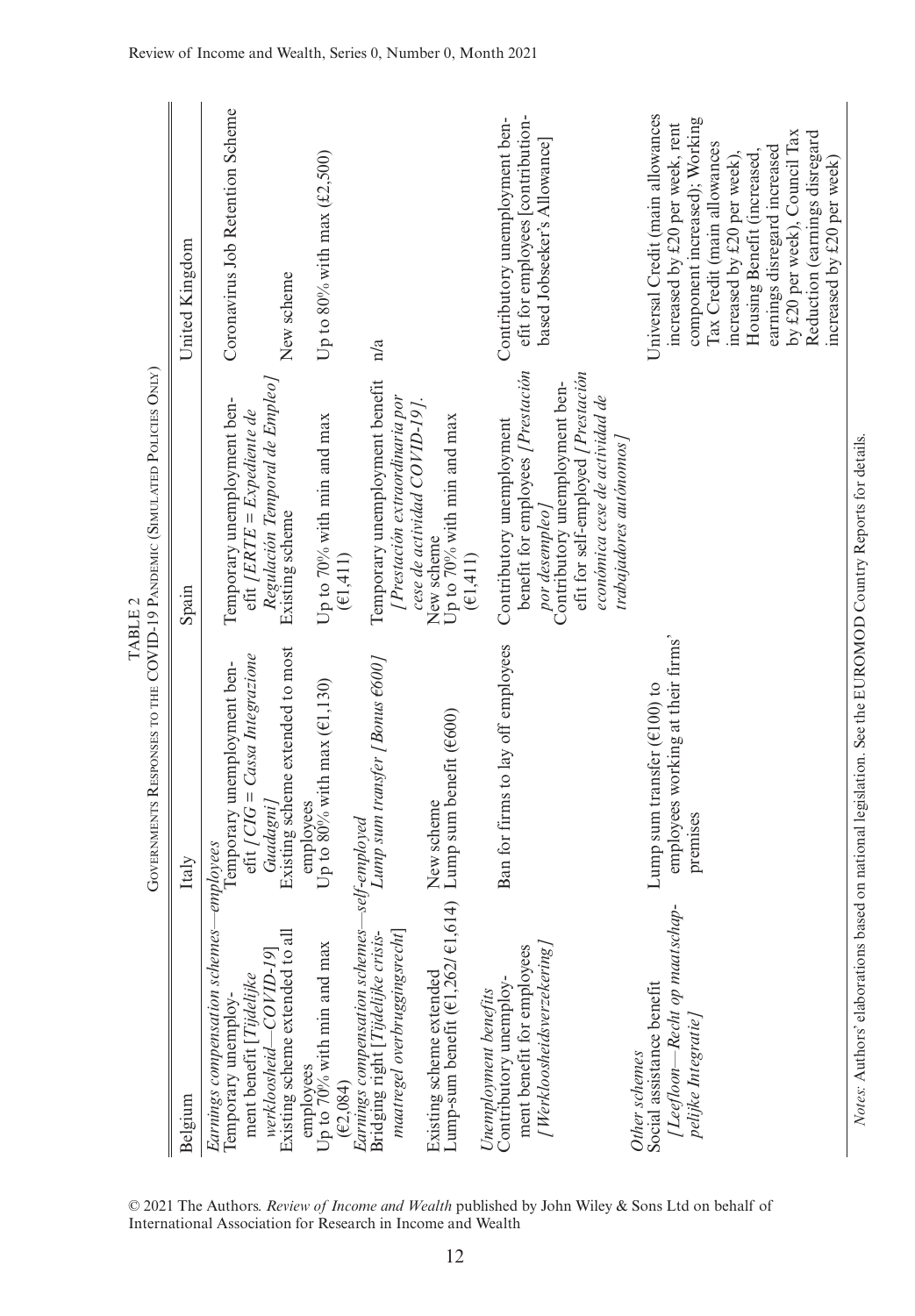In April a withholding tax of 26.75 percent was applied at source. Alternatively, unemployed workers can get the existing contributory unemployment benefit.

To compensate the earnings loss suffered by the employees in Italy, the government extended with the Decree Law 18/2020 ("Cura Italia") the existing furlough scheme (i.e. *Cassa Integrazione Guadagni,* CIG) relaxing the eligibility conditions and allowing most of employees to be entitled to the scheme. Only domestic workers and consultants (i.e. *parasubordinati*) are not eligible. The wage compensation scheme provides a replacement of 80 percent of earnings subject to a maximum cap: if monthly earnings are below  $\epsilon$ 2,160, *CIG* cannot exceed  $\epsilon$ 940, while if earnings are above the threshold the *CIG* is capped at  $\epsilon$ 1,130. This implies that in practice the replacement rate can be substantially below 80 percent for most workers. Transfer payments are subject to income taxes. The same Decree Law imposes that firms cannot fire employees after February 23, 2020: this implies that existing Unemployment Insurance Schemes do not apply to the generality of workers but only to those with temporary contracts that reach the end during the COVID-19 pandemic.

In Spain, the Contributory Unemployment benefit (*Prestación por desempleo*) and the Temporary unemployment subject to administrative approval (*Expediente de Regulación Temporal de Empleo*, a furlough-type measure) also provide protection through a replacement rate of 70 percent with lower and upper bounds. Similarly to the Belgian case, this temporary unemployment system was already in place but was only accessible for economic conditions or under "force majeure," but under COVID-19 a much broader definition was applied and the application procedure was considerably simplified, causing most employees from impacted employers to be eligible. The benefit can range between  $\epsilon$ 502 and  $\epsilon$ 1,411 per month.

To support business and workers in the UK, the government introduced a new Coronavirus Job Retention Scheme to subsidize earnings of furloughed employees. The scheme allows employers to reduce employees' working hours to zero, without laying employees off and thus, reducing the costs of searching and re-hiring workers later on. In April 2020, this scheme pays 80 percent of gross earnings up to a maximum of  $\text{\pounds}2,500$  per month. In the case of a job loss, employees who have previously paid SIC are entitled to the contributory unemployment benefit Jobseeker's Allowance (JSA).

Belgium, Italy and Spain also set up provisions for the self-employed (the UK Self-employment Income Support Scheme was introduced from May 12 onwards and is hence not considered in this analysis<sup>3</sup>). In Belgium this was done through an extension of access to the so-called bridging right ("*Overbruggingsrecht"*). It entails a lump-sum transfer of  $\epsilon$ 1,291.69 and  $\epsilon$ 1,614.10 per month for self-employed without and with dependent family members, respectively. Amounts are halved for those self-employed whose activity is a secondary one and whose yearly income ranges between €6,996.89 and €13,993.77. To compensate the earnings loss incurred by the self-employed in Italy, the government defined a new lump-sum transfer of €600 to be paid for the month of March to *all* self-employed, irrespective of

<sup>3</sup>Analyzing changes in household incomes in April–May 2020 in the UK, Brewer and Tasseva (2021) find that the Self-Employment Income Support Scheme has a limited positive effect on household incomes, of 1.3 percent on average.

<sup>© 2021</sup> The Authors. *Review of Income and Wealth* published by John Wiley & Sons Ltd on behalf of International Association for Research in Income and Wealth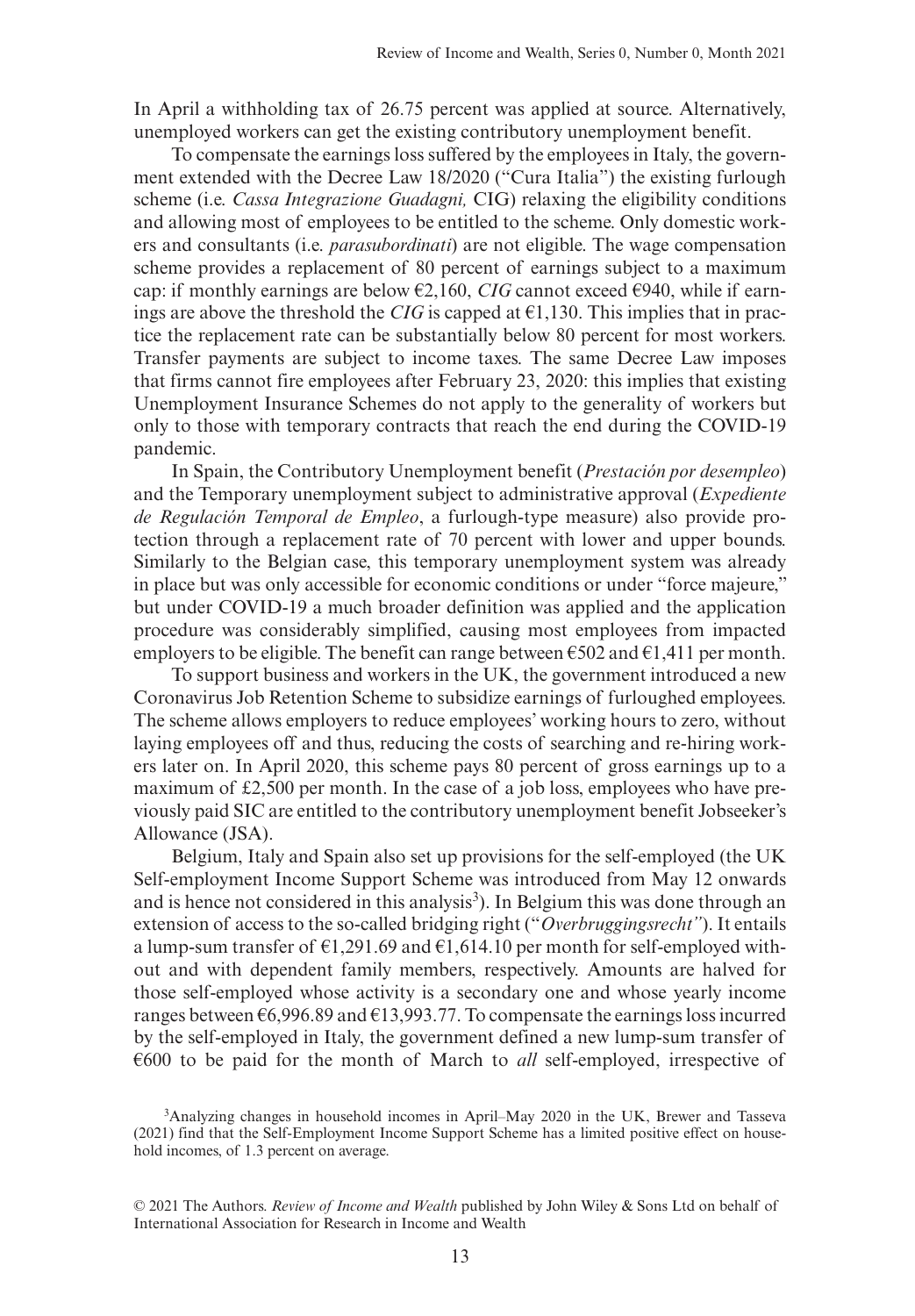whether they incurred a loss or not. The self-employed in specific professional bodies (e.g. lawyers, accountants, notaries, etc.) are eligible for the lump-sum transfer only if their 2019 income was below €35,000. The transfer is not subject to income tax and does not enter in any means-test of other benefits. In Spain a contributory unemployment benefit for the self-employed was already in place since November 2010. The Spanish government however, set up additional provisions for the selfemployed through a temporary unemployment benefit linked to the COVID-19 crisis. This benefit has the aim to protect earnings of those self-employed who did not have enough contributions (12 months prior to shock) to be eligible for the contributory unemployment benefit. Both benefits provide protection through a replacement rate of 70 percent with lower and upper bounds.

In Italy, employees bound to continue work on company premises and those who cannot typically work from home are entitled to a lump-sum transfer of  $\epsilon$ 100 to be paid for the month of March. Estimates show that 50 percent of employees working in the economic sectors that are not subject to the shutdown still work on company premises (Fondazione Studi Consulenti del Lavoro, 2020). The transfer is not subject to income tax and does not enter in any means-test of other benefits.

With the exception of income tax liabilities, which are expected to go down due to the lower level of earnings, the rest of traditional automatic stabilizers embedded in the tax-benefit systems operate in a different way across countries.

SIC paid by employees and self-employed fall because of the losses to earnings and because either they are calculated based on the amount of benefits replacing lost earnings by less than 100 percent as in the UK or because they are credited by the government (and as such not accounted for in this analysis) as in Belgium and Italy. The exception is Spain where only employer SIC are credited by the government and workers are still paying contributions on the same base as with previous earnings.

The existing income-tested benefits in Italy (i.e. the bonus IRPEF, Family allowances and the Citizenship income) and Spain (i.e. the Regional minimum income schemes—*Rentas Mínimas*) are based on the income and means-test of the previous fiscal year—or at least previous months—and thus, do not react immediately to the loss of earnings households experienced in April 2020. In contrast, in the UK, entitlements to the income-tested benefits are calculated based on "current" incomes and circumstances, allowing them to compensate families immediately for the income losses. In addition to accessing the unemployment benefit JSA, low-income families and/or unemployed individuals can receive support from the main means-tested benefit Universal Credit (UC) which consists of a standard allowance and additional allowances depending on the person's and their family's circumstances. Before COVID-19, UC and JSA paid the same amount to single individuals aged 25+ of £323 per month. In response to the pandemic, the UK government increased UC standard allowance by £20 per week which was a significant increase in relative terms of 28 percent for singles aged 25+ and 17 percent for couples. Access to UC for self-employed was also relaxed. The UC allowance which supports families paying their rent and Housing Benefit (HB) were made more generous by increasing the Local Housing Allowance Rates used to calculate benefit entitlements. Income support is also provided to low-income families by other means-tested benefits such as Working Tax Credit (WTC) and Council Tax

<sup>© 2021</sup> The Authors. *Review of Income and Wealth* published by John Wiley & Sons Ltd on behalf of International Association for Research in Income and Wealth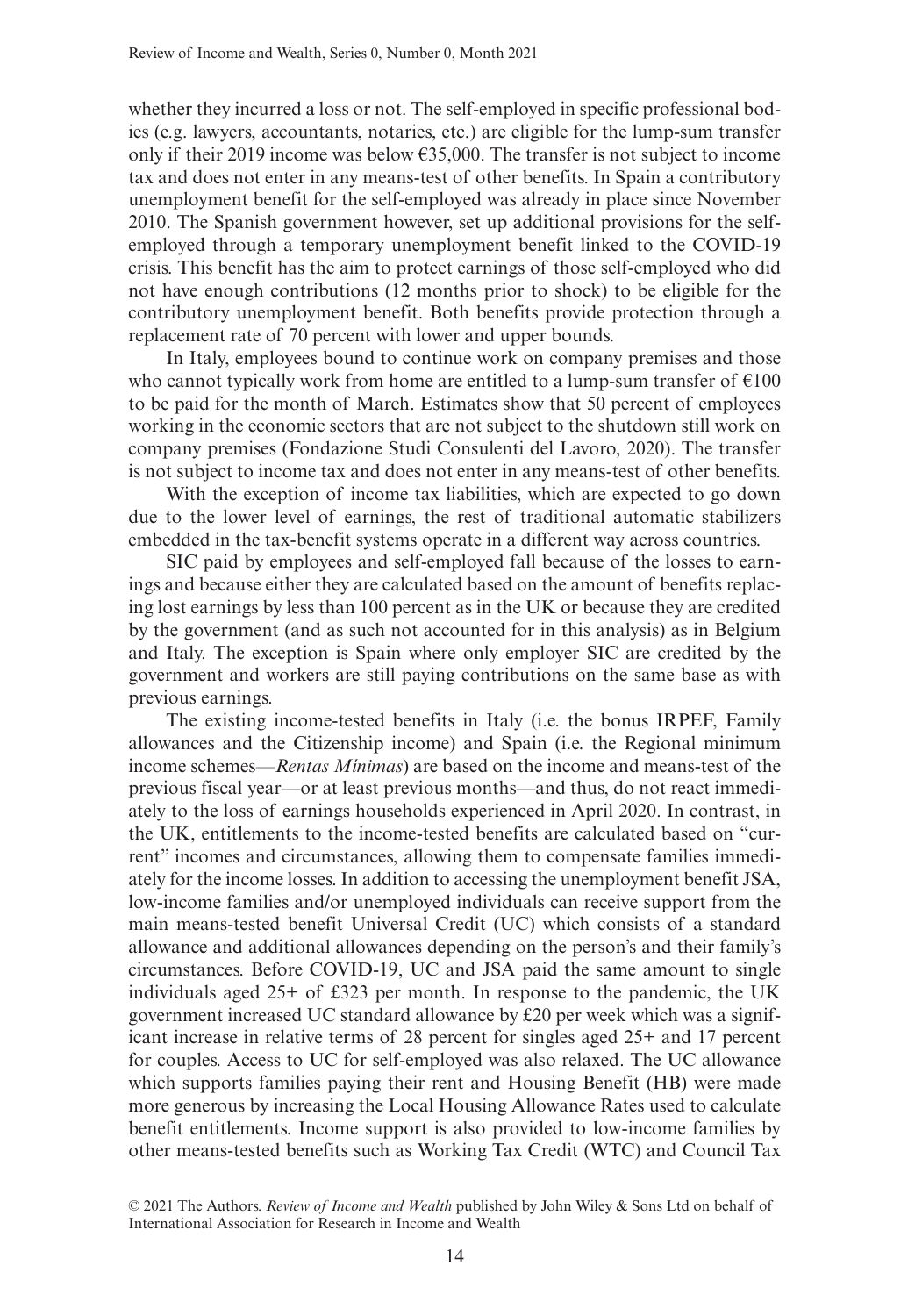Reduction (CTR). The basic allowance of WTC was increased by £20 per week in line with UC. Finally, the earnings disregard for HB and CTR was increased making benefits more generous. Noteworthy, the increased benefit generosity in the UK will have an impact not only on the incomes of families affected by the COVID-19 shocks but also on those already claiming benefits prior to the pandemic. In Belgium, no changes occurred to the means-tested social assistance benefit scheme in the immediate aftermath of the lockdown. Eligibility to the benefit depends on current need (and assets). In principle, social assistance can act as a top-up to those who saw their income decrease under the social assistance threshold.

In addition to the policies listed in Table 2, other policy changes have been introduced, but these are not included in the analysis mainly due to data unavailability. Examples of these are: in Belgium the degressivity of unemployment benefits was suspended. In Italy, the government allowed employees in the private sector with children up to 12 years old to take parental leave for 15 days at 50 percent of the earnings' level or, alternatively, to have a babysitting bonus of  $\epsilon$ 600 (incremented to  $\epsilon$ 1,000 for those working in the health system). In Spain, there was rent payment help, as well as an extra subsidy for domestic workers and temporary workers. In addition, we do not consider the suspension of mortgage payments on the main residence in Belgium, Italy and Spain because these policies involve only a change in the timing of payment with potential effects on lower than usual interest rates for these payments.

## 4. Budgetary Effects and Distributional Changes

We first show the simulated fiscal cost of the main income protection schemes acting in each country at the onset of the pandemic. We then assess the impact of COVID-19 and the policy responses on household gross (pre-tax) original and disposable income and the share of gainers and losers, on average for the whole population and by income quintile groups of pre-COVID-19 incomes. Finally, we analyze the impact of the crisis on income inequality.

Table 3 reports the simulated costs and the number of entitled individuals for each policy measure compared with the available figures from administrative statistics. Several caveats need to be considered as the comparison between simulated and administrative figures is particularly challenging due to the lack of availability of administrative figures at the same detailed level and for the same time period as considered in the paper, that is, April 2020. Nevertheless, this comparison of the available figures shows the generally high level of external validity of our simulations, in particular related to the main simulated instruments.

Overall the resources dedicated to compensate income losses of individuals and families for the first month of the pandemic crisis ranged from 0.30 percent of annual GDP in Spain to 0.51 percent in the UK, showing large disparities in the resources allocated in response to the crisis, but in line with differences in the share of workers affected by the labor market shocks as shown in Table 1.

Across countries the measures that absorbed most resources are the earnings compensation schemes for employees, followed by the new instruments introduced to sustain self-employed incomes. Substantial resources were also devoted to the

<sup>© 2021</sup> The Authors. *Review of Income and Wealth* published by John Wiley & Sons Ltd on behalf of International Association for Research in Income and Wealth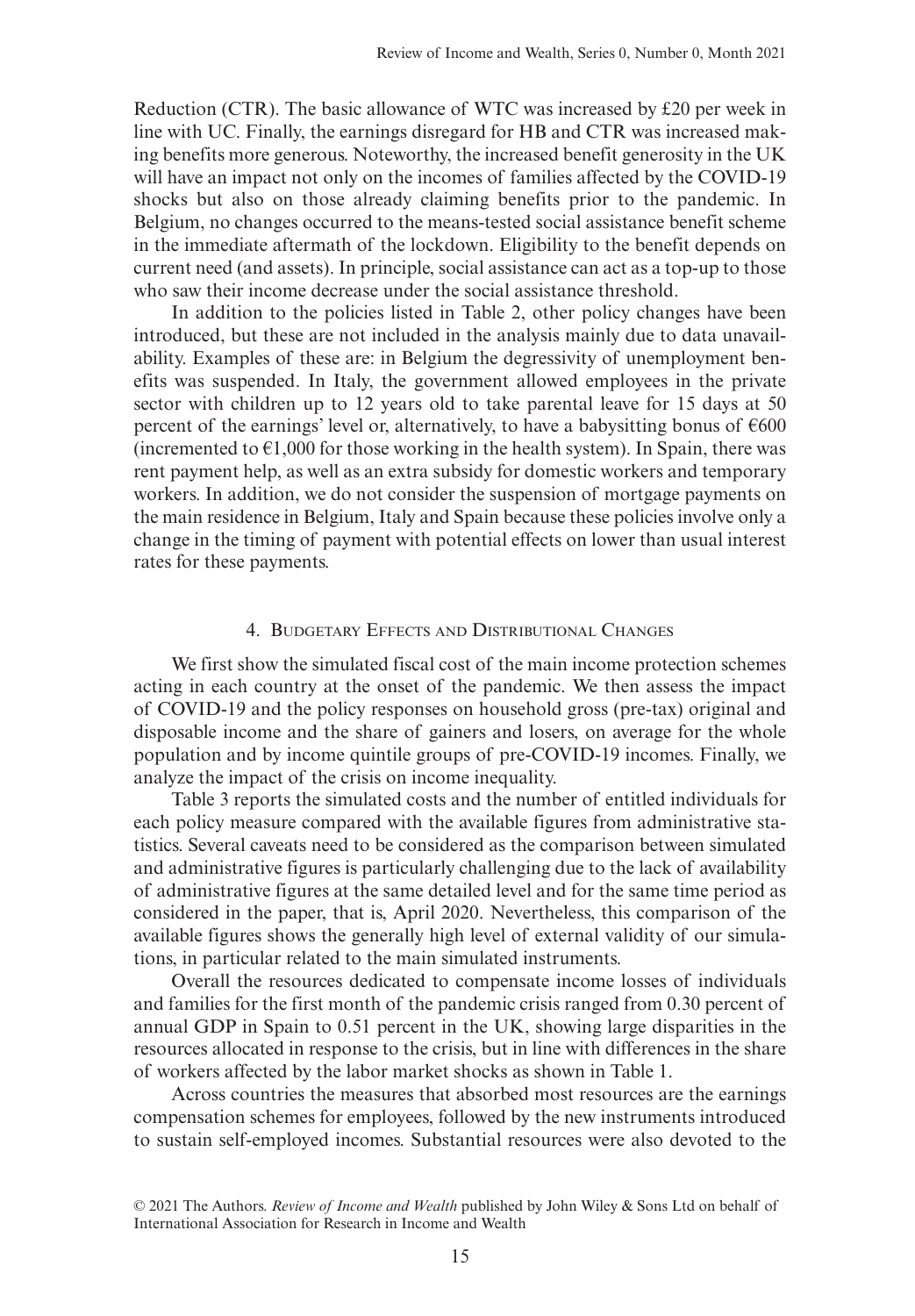|                                                                   | Simulations     |                           | Administrative Data |                 |           |
|-------------------------------------------------------------------|-----------------|---------------------------|---------------------|-----------------|-----------|
|                                                                   | Cost            |                           | Entitled            | Cost            | Entitled  |
| Country and Policy                                                | <b>Billions</b> | % of Annual<br><b>GDP</b> | Thousands           | <b>Billions</b> | Thousands |
| <b>Belgium</b><br>Earnings compen-<br>sation scheme-<br>employees | 1.3             | 0.26                      | 1,117               | 1.3             | 1,170     |
| Earnings compen-<br>sation scheme-<br>self-employed               | 0.4             | 0.08                      | 278                 | 0.57            | 405       |
| Italy<br>Earnings compen-<br>sation scheme-                       | 4.8             | 0.27                      | 5,566               | n.a.            | 5,500     |
| employees<br>Earnings compen-<br>sation scheme-                   | 1.9             | 0.11                      | 3,230               | 2.4             | 3,955     |
| self-employed<br>Lump sum transfer<br>$(\text{\textsterling}100)$ | 0.6             | 0.03                      | 5,968               | n.a             | n.a.      |
| Spain<br>Earnings compen-<br>sation scheme-                       | 2.4             | 0.20                      | 2,788               | 2.5             | 2,381     |
| employees<br>Earnings compen-<br>sation scheme-                   | 0.7             | 0.06                      | 1,036               | 1.233           | 1,138     |
| self-employed<br>Unemployment<br>benefit-                         | 0.5             | 0.04                      | 424.6               | n.a.            | n.a.      |
| employees<br>Unemployment<br>benefit-self-<br>employed            | 0.04            | 0.00                      | 57.3                | n.a.            | n.a.      |
| UK<br>Earnings compen-<br>sation scheme-                          | 10.4            | 0.46                      | 7,305               | n.a.            | 8,787     |
| employees<br>Unemployment<br>benefit                              | 0.2             | 0.01                      | 0.6                 | n.a             | n.a.      |
| Universal Credit                                                  | 0.9             | 0.04                      | 5,380               | n.a.            | 5,260     |

TABLE 3 External Validity of Simulations

*Notes:* Costs and entitlements refer to 1-month payments (April 2020). Amounts are expressed in €/EUR in Belgium, Italy and Spain; in £/GBP in the UK. GDP for 2019 based on Eurostat data (online data code: TEC00001). "Earnings compensation scheme—" includes Temporary unemployment in Belgium, CIG and lump sum benefit in Italy, ERTE in Spain, Coronavirus Job Retention Scheme in the UK. "Earnings compensation scheme—self-employed" includes Bridging right in Belgium, Lump sum transfer in Italy, Temporary unemployment for self-employed in Spain. In the UK, the simulated number of entitled to the "Earnings compensation scheme—employees" refers to the number of furloughed employees, while the administrative data refers to the number of employments.

*Source*: Simulations based on own calculations with EUROMOD I3.0+. Administrative data from different national sources. Details available from the authors upon request.

© 2021 The Authors. *Review of Income and Wealth* published by John Wiley & Sons Ltd on behalf of International Association for Research in Income and Wealth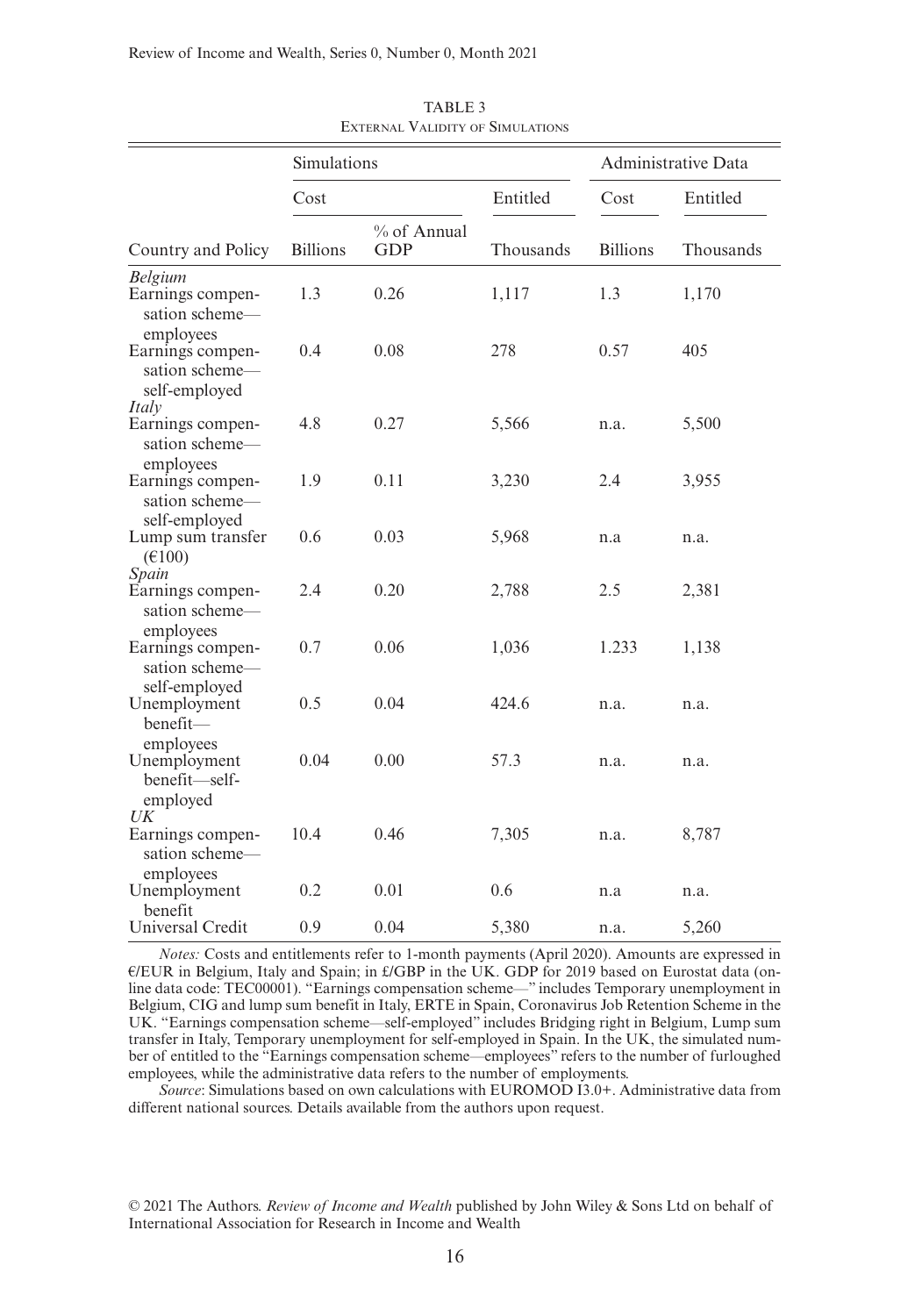increased generosity of the existing means-tested benefits in the UK and to the payment of contributory unemployment benefits in Spain.

Overall, the 1-month shutdown at the beginning of the COVID-19 crisis implied a loss of original income of around 0.51 percent of annual GDP ( $66$  billion) in Spain, 0.64 percent ( $\epsilon$ 3 billion) in Belgium, 0.89 percent ( $\epsilon$ 16 billion) in Italy and  $0.96$  percent (£22 billion) in the UK. With such a loss of original income, governments lost substantial amounts of income tax revenue and SIC (including both employer and employee contributions) which act as automatic stabilizers, reducing their financial burden on the individuals who experienced an income loss. The main exception is represented by Spain where workers, while receiving the benefits, continued paying SIC calculated on the previous "contribution base" as defined while at work. Despite additional resources transferred as state benefits ranging from 0.29 percent of annual GDP in Spain to 0.52 percent in the UK, the loss of disposable income for families was between 4 percent and 5 percent of the disposable income before the shock in Belgium, Italy and Spain and around 8 percent in the UK (Table 4).

| <b>Income Source</b>            | <b>Billions</b> | % of Annual GDP | $%$ Change |
|---------------------------------|-----------------|-----------------|------------|
| <b>Belgium</b>                  |                 |                 |            |
| Original income                 | $-3.0$          | $-0.64$         | $-18.39$   |
| SIC: employer                   | $-0.5$          | $-0.12$         | $-15.36$   |
| SIC: employee and self-employed | $-0.4$          | $-0.09$         | $-19.09$   |
| Income tax                      | $-0.4$          | $-0.08$         | $-8.22$    |
| State benefits                  | 1.7             | 0.35            | 25.76      |
| Disposable income               | $-0.6$          | $-0.12$         | $-3.67$    |
| Italy                           |                 |                 |            |
| Original income                 | $-15.9$         | $-0.89$         | $-25.97$   |
| SIC: employer                   | $-3.4$          | $-0.19$         | $-25.96$   |
| SIC: employee and self-employed | $-1.7$          | $-0.09$         | $-25.87$   |
| Income tax                      | $-2.8$          | $-0.15$         | $-16.19$   |
| State benefits                  | 8.0             | 0.45            | 27.84      |
| Disposable income               | $-3.4$          | $-0.19$         | $-5.15$    |
| Spain                           |                 |                 |            |
| Original income                 | $-6.3$          | $-0.51$         | $-15.66$   |
| SIC: employer                   | $-1.5$          | $-0.12$         | $-15.60$   |
| SIC: employee and self-employed | $-0.1$          | $-0.01$         | $-3.54$    |
| Income tax                      | $-0.8$          | $-0.06$         | $-10.90$   |
| State benefits                  | 3.6             | 0.29            | 25.41      |
| Disposable income               | $-1.8$          | $-0.15$         | $-4.11$    |
| $U\bar{K}$                      |                 |                 |            |
| Original income                 | $-21.8$         | $-0.96$         | $-23.53$   |
| SIC: employer                   | $-0.9$          | $-0.04$         | $-13.34$   |
| SIC: employee and self-employed | $-1.1$          | $-0.05$         | $-13.97$   |
| Income tax                      | $-2.5$          | $-0.11$         | $-14.21$   |
| State benefits                  | 11.7            | 0.52            | 68.3       |
| Disposable income               | $-6.5$          | $-0.29$         | $-7.65$    |

TABLE 4 Income Changes Due to COVID-19 and Governments' Policy Responses

*Notes:* Estimates for income changes are based on non-equivalized incomes and refer to 1-month (April 2020) shutdown. SIC = Social Insurance Contributions. Amounts are expressed in  $E/EUR$  in Belgium, Italy and Spain; in £/GBP in the UK. GDP for 2019 based on Eurostat data (online data code: TEC00001).

*Source*: Own calculations with EUROMOD I3.0+.

© 2021 The Authors. *Review of Income and Wealth* published by John Wiley & Sons Ltd on behalf of International Association for Research in Income and Wealth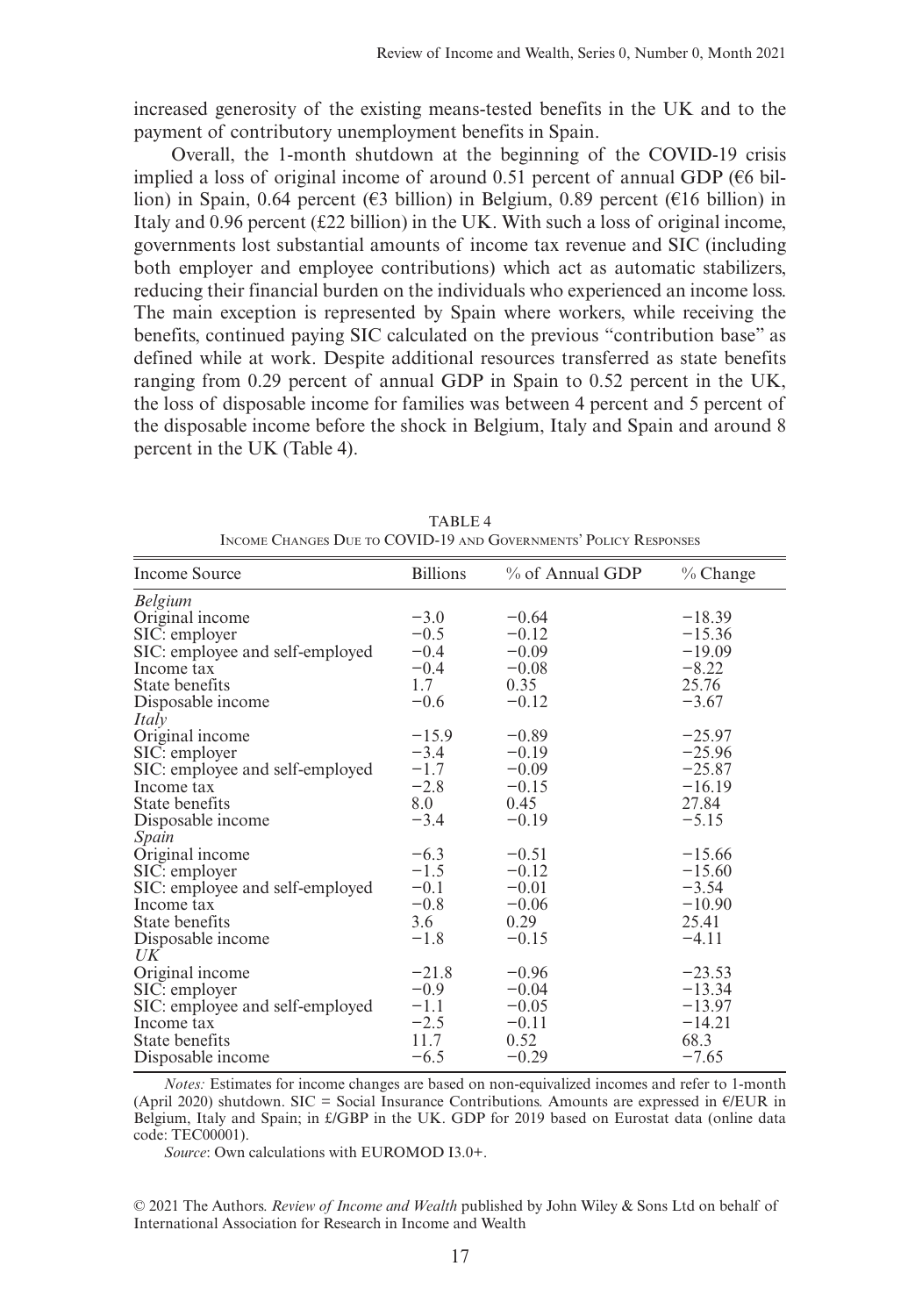

Figure 1. Income Changes Due to COVID-19 and Governments' Policy Responses, by Household Income Quintile Groups

*Notes*: Changes (in %) in equivalized household original and disposable income due to COVID-19 and governments' policy responses. Income quintile groups are based on the pre-COVID-19 distribution of equivalized household disposable income. *Source*: Own calculations with EUROMOD  $I3.0+$ .

Next, Figure 1 shows the percentage change in average original and disposable income due to the crisis with respect to the baseline (pre-COVID-19), for the whole population as well as by quintile groups of pre-COVID-19 household incomes. A negative (positive) change means a loss (gain) to income. On average for the whole population, in all four countries both original and disposable income fell substantially, with the loss to original income being several times larger than the loss to disposable income. The drop to original income ranged from 16 percent in Spain to 26 percent in Italy while the drop to disposable income was from around 4 percent in Belgium and Spain to 6 percent in Italy and 8 percent in the UK.

Along quintiles groups, we see the unequal distribution of income losses. Consistently across countries, original income losses were more pronounced at the bottom of the distribution. This is in part due to the fact that one-earner families are more concentrated at the bottom of the distribution and the pandemic caused the loss of their main source of original income. Along the income distribution, families are characterised by more earners and other income sources (e.g. property and capital income) which acted as self-insurance. On average, those in the first (poorest) quintile group lost 36 percent of their original income in the UK, around 30 percent in Belgium and Italy and 21 percent in Spain. In comparison, those in

<sup>© 2021</sup> The Authors. *Review of Income and Wealth* published by John Wiley & Sons Ltd on behalf of International Association for Research in Income and Wealth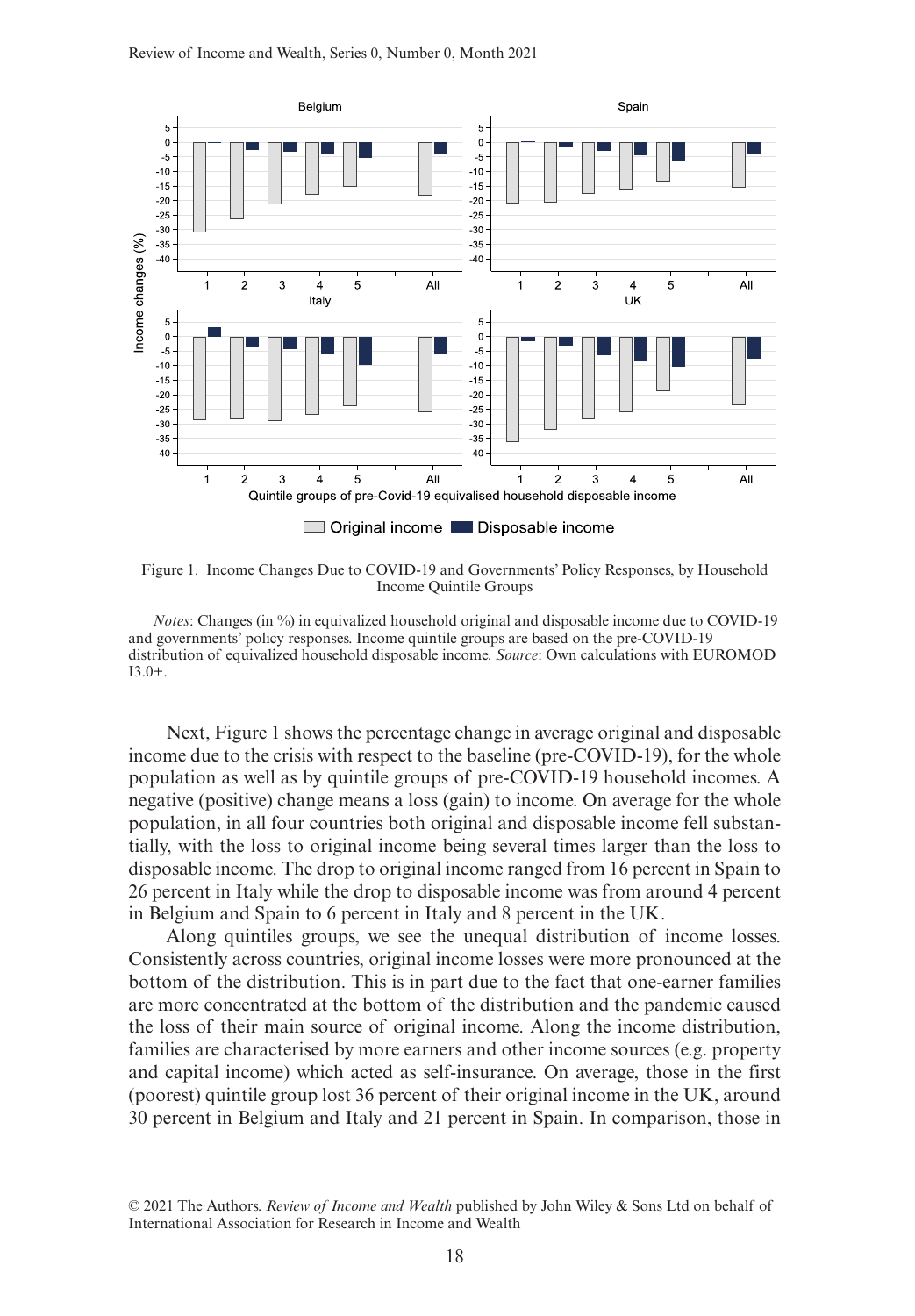

Figure 2. Income Gainers and Losers Due to COVID-19 and Governments' Policy Responses, by Household Income Quintile Groups

*Notes*: Loss/gain measured as the % change in equivalized household disposable income due to COVID-19 and governments' policy responses. Income quintile groups are based on the pre-COVID-19 distribution of equivalized household disposable income. *Source*: Own calculations with EUROMOD I3.0+.

the top (richest) quintile group lost 24 percent in Italy, 19 percent in the UK, 15 percent in Belgium and 13 percent in Spain.

In contrast to original income, changes in disposable income had the opposite pattern, with the largest losses at the top of the income distribution in all four countries, of around 10 percent in Italy and the UK and 5 percent in Belgium and Spain. In the bottom quintile, we find a small loss to disposable income of around 1 percent in the UK, no change in Belgium and Spain and a small income gain of 3 percent in Italy. Overall and across the distribution, disposable income fell by less than original income because of the protection of tax-benefit policies which offset the large falls in earnings. We explore this in more detail in Section 5.

Figure 2 reports the share of individuals who experienced a loss or gain in household disposable income in the first month of the pandemic, for the whole population as well as by quintile of pre-COVID-19 household disposable income. We look at individuals with losses or gains of 1 percent–10 percent, 10 percent–30 percent, 30 percent–50 percent, 50 percent–70 percent and more than 70 percent of baseline (pre-COVID-19) disposable income. With the exception of Italy, the share of losers due to the crisis was larger than the share of gainers. In Italy, there were slightly more gainers than losers, but this was primarily due to a large group of individuals with a small gain of disposable income of between 1 percent and 10

<sup>© 2021</sup> The Authors. *Review of Income and Wealth* published by John Wiley & Sons Ltd on behalf of International Association for Research in Income and Wealth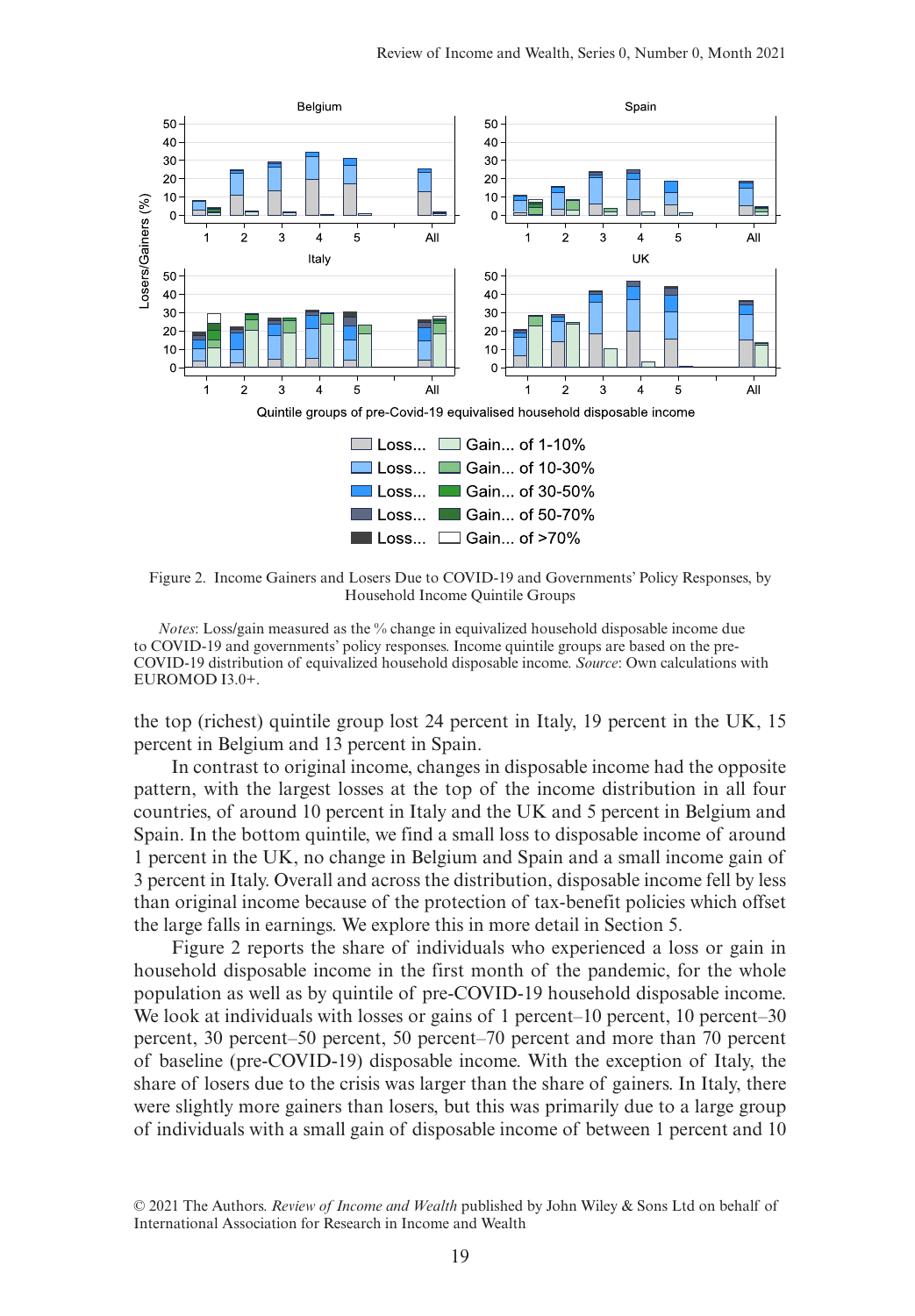| Country | Pre-COVID-19 | Post-COVID-19 |  |
|---------|--------------|---------------|--|
| Belgium | 0.225        | 0.223         |  |
|         | (0.004)      | (0.004)       |  |
| Italy   | 0.326        | 0.332         |  |
|         | (0.003)      | (0.003)       |  |
| Spain   | 0.322        | 0.320         |  |
|         | (0.003)      | (0.003)       |  |
| UK.     | 0.309        | 0.306         |  |
|         | (0.003)      | (0.003)       |  |

TABLE 5 Income Inequality: Gini Index

*Notes:* Income inequality based on equivalized household disposable income. Post-COVID-19 refers to income inequality in April 2020. Bootstrapped standard errors after 200 replications are shown in parenthesis.

*Source*: Own calculations with EUROMOD I3.0+.

percent. Excluding this group, there were more losers than gainers with an absolute income change of more than 10 percent.

Looking across the income distribution, in all countries there was a larger share of losers in the top three quintile groups than in the bottom two quintiles. The share of losers with losses of more than 30 percent was also higher in the middle/top than at the bottom of the distribution in Belgium and the UK. In Italy and the UK, there was also a substantial number of gainers. In Italy this was mainly due to the bonus of  $\epsilon$ 100 distributed to all employees working at the firms' premises. In the UK, the presence of gainers (with gains of 1 percent–10 percent in the bottom three quintiles and of 10 percent–30 percent in the first quintile) was due to the increased generosity of means-tested benefits.

Despite these relevant and pronounced income changes at the top of the distribution, that also hid re-rankings as individuals moved along the distribution due to the loss in their earnings, the Gini index based on disposable income was not statistically significantly different before and after the crisis in all countries but in Italy where we observe a non-negligible increase in inequality (Table 5).

We also estimate the Atkinson index of inequality (with aversion parameter of 1) pre- and post-COVID-19 and decompose it into within and between group inequality (Table 6). Within group inequality here is the weighted sum of inequality within ventile groups of household disposable income. Between group inequality captures inequality between ventile groups if each person had the mean income in the ventile they belonged to. Consistent with the results on Gini, we estimate that only in Italy the Atkinson index increased slightly. Decomposing the index by ventile groups, not surprisingly we find that most of inequality across countries is explained by between group rather than within group inequality. In all four countries, within group inequality increased while between group inequality went down (in Italy the increase in the former was only partly offset by the decrease in the latter, explaining the overall rise to inequality). The increase in within group inequality was due to the asymmetric nature of the crisis: people's incomes within ventiles became more heterogeneous depending on whether they were hit by the shock, how much income protection they received from the state, how many earners and what

<sup>© 2021</sup> The Authors. *Review of Income and Wealth* published by John Wiley & Sons Ltd on behalf of International Association for Research in Income and Wealth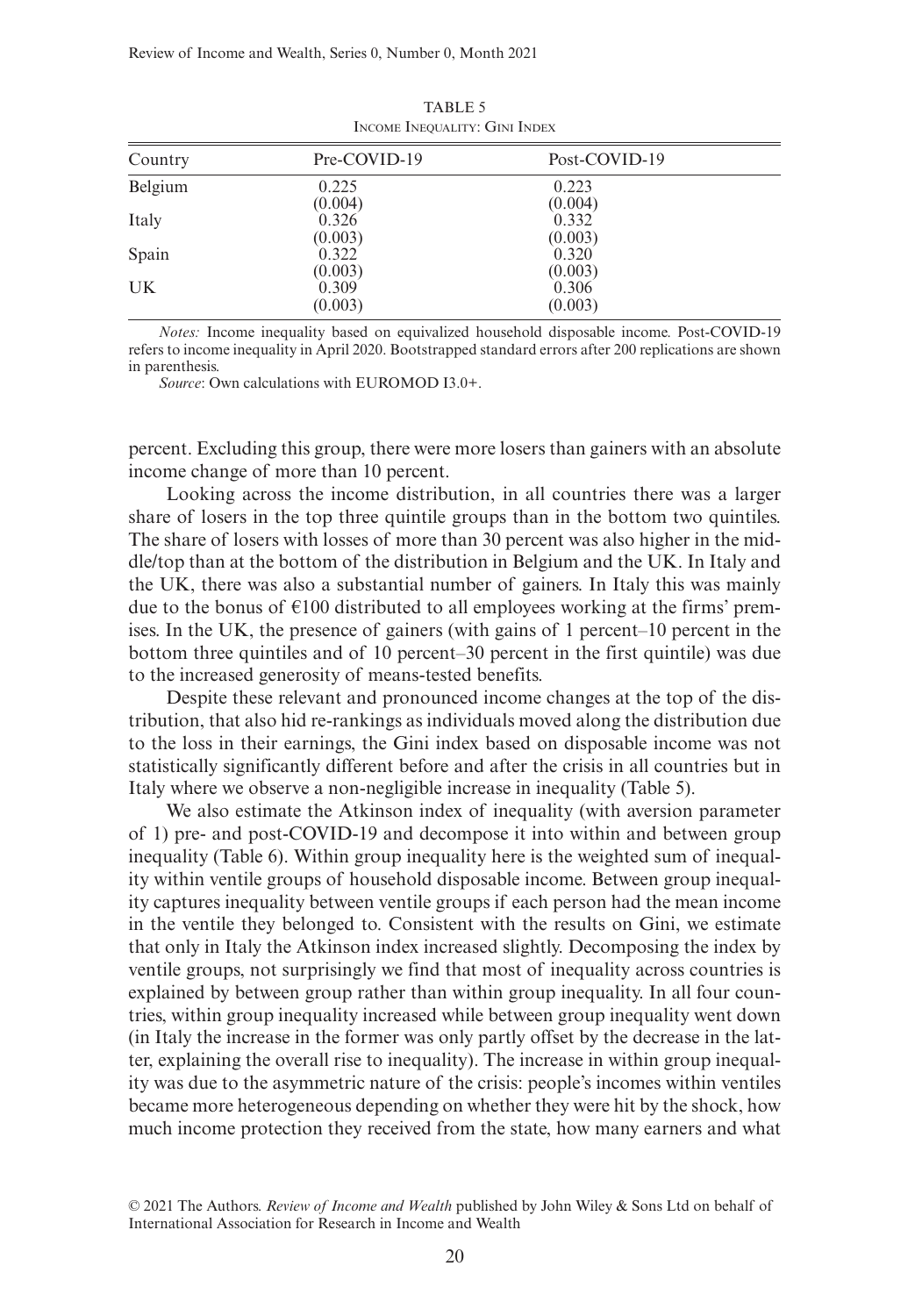| Country   | Pre-COVID-19     |                  |                  | Post-COVID-19    |                  |                  |
|-----------|------------------|------------------|------------------|------------------|------------------|------------------|
|           | A(1)             | Within           | Between          | A(1)             | Within           | Between          |
| Belgium   | 0.089<br>(0.004) | 0.008<br>(0.002) | 0.082<br>(0.003) | 0.087<br>(0.005) | 0.013<br>(0.002) | 0.075<br>(0.003) |
| Italy     | 0.176            | 0.011            | 0.167            | 0.186            | 0.05             | 0.143            |
| Spain     | (0.003)<br>0.175 | (0.001)<br>0.006 | (0.003)<br>0.169 | (0.003)<br>0.171 | (0.002)<br>0.019 | (0.003)<br>0.155 |
| <b>UK</b> | (0.004)<br>0.152 | (0.001)<br>0.01  | (0.004)<br>0.143 | (0.004)<br>0.15  | (0.001)<br>0.029 | (0.004)<br>0.125 |
|           | (0.003)          | (0.001)          | (0.002)          | (0.003)          | (0.002)          | (0.002)          |

TABLE 6 Income Inequality: Atkinson Index

*Notes:* Groups based on ventile groups of equivalized disposable income. A(1) refers to Atkison index with parameter alfa of inequality aversion set to 1. Bootstrapped standard errors after 200 replications are shown in parenthesis.

*Source*: Own calculations with EUROMOD I3.0+.

other incomes there were in the household. In contrast, the reductions to household disposable income which were largest for previously higher-income families compressed the income distribution and reduced between group inequality.

Empirical evidence reported by Clark *et al*. (2020) and based on panel data from the COME-HERE survey on five European countries shows that the pattern of inequality in Europe during the pandemic can be divided in two periods: since the beginning of the crisis up to May 2020 relative inequality slightly increased—on average across countries and in particular in Italy consistently with our results before dropping back to pre-COVID levels in September 2020.

#### 5. Relative and Absolute Resilience

This Section assesses welfare resilience at the onset of the pandemic. To measure relative resilience, we estimate the Net Replacement Rates and Net Compensation Rates which capture the contribution of the tax-benefit systems and household composition to income protection. To assess absolute resilience, we look at changes in the poverty rates. For more details on the measures, see Section 2.4.

## 5.1. *Net Replacement Rate*

The average Net Replacement Rate is illustrative of the relative welfare resilience which differed across countries due to differences in tax-benefit systems, characteristics of the individuals affected by the shutdown and household composition. Estimated on the sample of workers affected by the COVID-19 shocks, Figure 3 shows the Net Replacement Rate (depicted as a black circle) for the whole sample as well as by quintile groups of pre-crisis disposable income. The Net Replacement Rate is also broken down by income component (shown in bars), to show the separate contribution of: the earnings compensation schemes; unemployment benefits;

<sup>© 2021</sup> The Authors. *Review of Income and Wealth* published by John Wiley & Sons Ltd on behalf of International Association for Research in Income and Wealth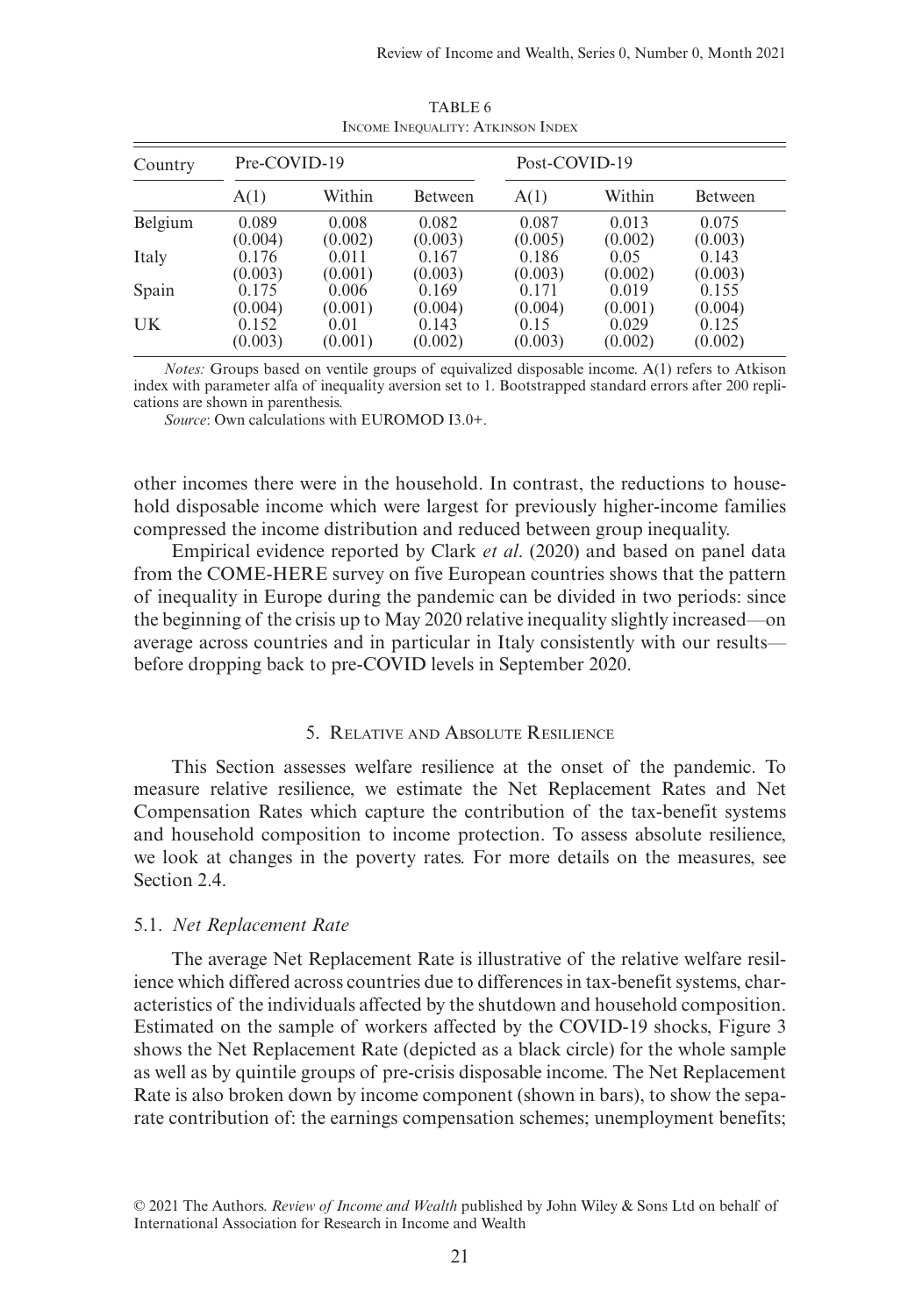

Figure 3. Decomposition (by Income Sources) of Net Replacement Rate for those Affected by COVID-19, by Household Income Quintile Groups

*Notes*: The Net Replacement Rate is the ratio between household disposable income after and before the COVID-19 shocks, estimated on the sample of families affected by the shocks. All population income quintiles based on the pre-COVID-19 distribution of equivalized household disposable income. *Source*: Own calculations with EUROMOD I3.0+.

means-tested and other benefits; original income; and income tax  $+$  SIC (with the latter two reducing the Net Replacement Rates and hence shown to be negative).

Looking at the overall Net Replacement Rate, Figure 3 shows that household disposable income on average is simulated to have fallen to 87 percent of its preshock level in Belgium, 82 percent in Spain and 78 percent in the UK. In Italy the Net Replacement Rate was the lowest of 69 percent, on average. Breaking down the Net Replacement Rate by income source highlights the large contribution and protective role of original income (i.e. earnings of other household members as well as other types of original income other than earnings) and the earnings compensation schemes in all countries. Post-crisis original income (light grey bars) accounted for 30 percent of pre-crisis disposable income in Italy, 43 percent in Spain, 55 percent in the UK, and substantial 67 percent in Belgium; while the earnings compensation schemes (light rose bars) amounted to 31 percent–36 percent across countries. Unemployment benefits (in darker blue) in Spain and Italy and means-tested and other benefits (in lighter blue) in all four countries also contributed to protecting household incomes against the shocks, overall replacing 10 percent to 25 percent of pre-crisis incomes. Income tax + SIC (in dark grey), as by design, reduced after-tax incomes and accounted for −12 percent of pre-crisis incomes in Italy, −18 percent in Spain, −21 percent in the UK and −29 percent in Belgium.

© 2021 The Authors. *Review of Income and Wealth* published by John Wiley & Sons Ltd on behalf of International Association for Research in Income and Wealth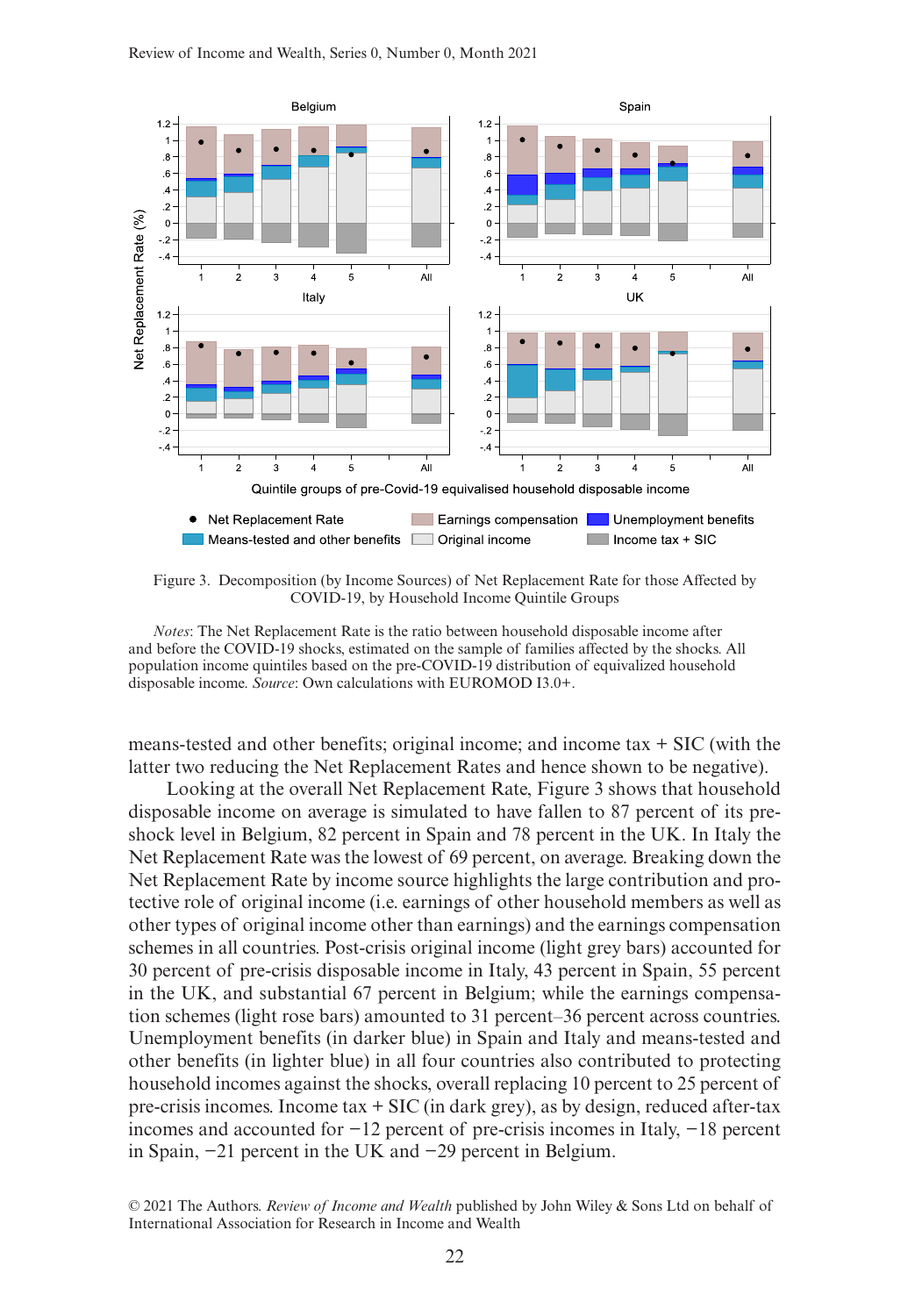Along the income distribution, Net Replacement Rates were higher at the bottom than in the middle and top of the distribution. In Belgium and Spain, in the first quintile group the Net Replacement Rate was about 1, meaning that on average the poorest households did not see a change to their disposable income.

Across quintile groups, earnings of other household members (and income sources not affected by the economic shutdown as capital and property income) were progressively more important as household income increases: the Net Replacement Rates are likely to have been pushed up by the presence of these incomes at the top of the income distribution, but this was partly compensated by progressive income tax + SIC.

Earnings compensation schemes introduced in the different countries accounted for a substantial share of post-shock household income across all quintiles, with a larger contribution at the bottom than the rest of the distribution in Belgium, Spain and Italy and somewhat equal contribution across the first four quintiles in the UK. In all four countries, due to the cap on earnings replacement, earnings compensation schemes protected incomes in the richest quintile the least.

Income from means-tested benefits and other transfers (i.e. mainly pensions and disability benefits) played a smaller but important role at the bottom of the distribution mostly in Belgium and the UK, due to relative generous social assistance benefits and Universal Credit, respectively. In Spain, and to a lesser extent in Italy, an important share of family income was protected by unemployment benefits, whose impact depended on both the generosity of the schemes and number of unemployed people entitled to receive them, already higher in Italy and Spain than in other countries before the crisis.

The general lesson of our analysis is that it is necessary to consider the social protection system as a whole and how it interacts with household composition and incomes received by other household members which act as self-insurance mechanisms. Focussing exclusively on the new emergency measures does not provide a comprehensive picture of what happened to household incomes.

## 5.2. *Net Compensation Rate*

To focus on the income protection offered by public support, we now look at the Net Compensation Rate indicator. It measures the proportion of net earnings lost due to the crisis, compensated by state benefits net of income  $tax + SIC$ . As with the Net Replacement Rate, it is estimated on the sample of workers affected by the COVID-19 shocks. Similar to Figures 3 and 4 shows the Net Compensation Rate for those affected by the shock as well as by income quintile groups (depicted by the black diamond). The Net Compensation Rate is then broken down by income source (in bars): earnings compensation schemes; unemployment benefits; means-tested and other benefits; original income; and income tax + SIC.

Figure 4 shows that the average net public contribution to disposable income as a proportion of the net earnings lost because of the shock was the highest in Belgium with 68 percent, 64 percent in Spain, 62 percent in Italy and 61 percent the UK, with a decreasing pattern along the income distribution.

Most public support was channeled through the earnings compensation schemes (light rose bars) only slightly reduced by the income  $tax + SIC$  (grey bars)

<sup>© 2021</sup> The Authors. *Review of Income and Wealth* published by John Wiley & Sons Ltd on behalf of International Association for Research in Income and Wealth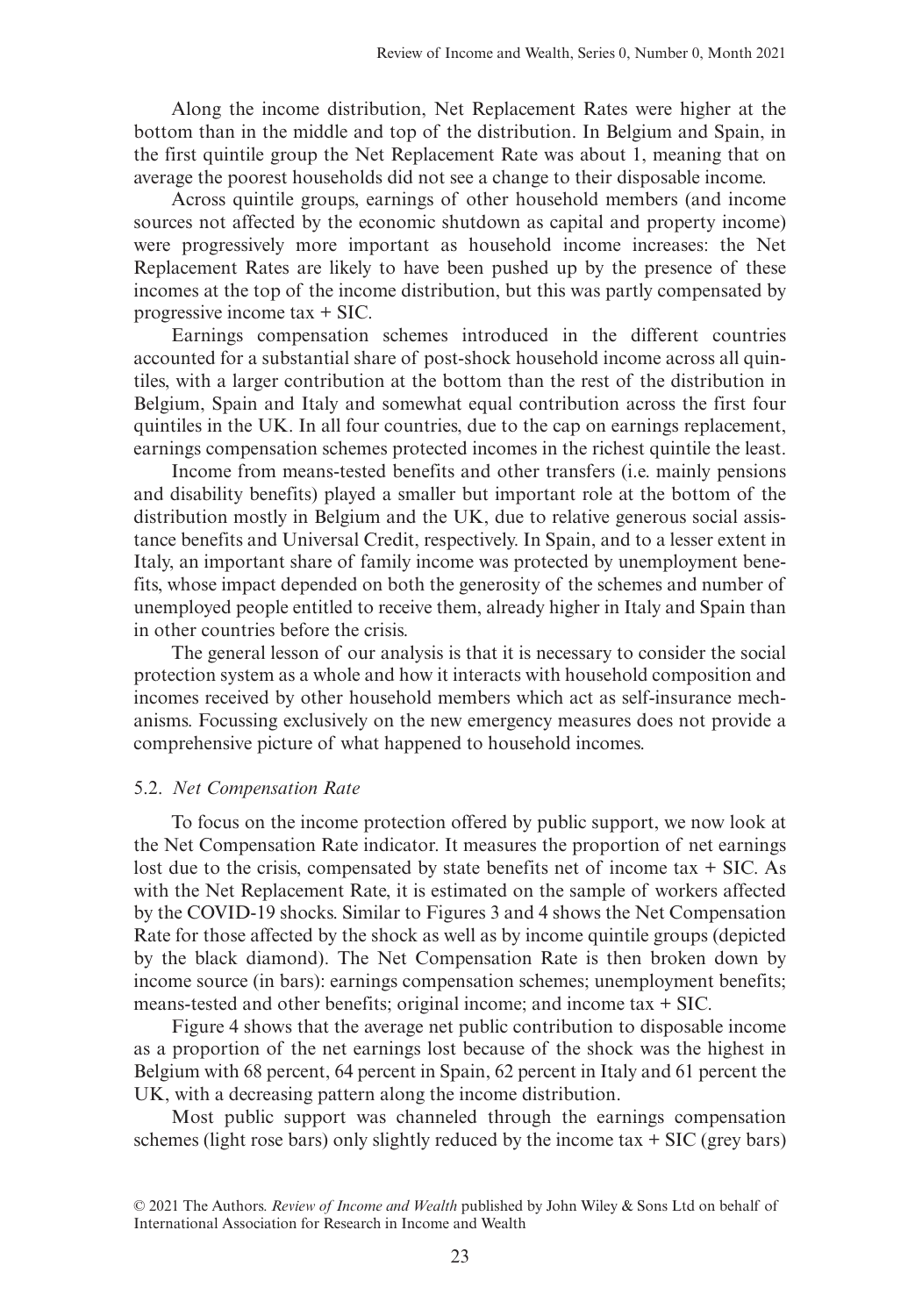

Figure 4. Decomposition (by Income Sources) of Net Compensation Rate for those Affected by COVID-19, by Household Income Quintile Groups

*Notes*: The Net Compensation Rate measures the proportion of net earnings, lost due to the COVID-19 crisis, compensated by state benefits net of income tax + SIC, estimated on the sample of families affected by the COVID-19 shocks. All population income quintile groups are based on the pre-COVID-19 distribution of equivalized household disposable income. *Source*: Own calculations with EUROMOD version I3.0+.

payable on some of these benefits. These schemes made up the largest share of public support at the bottom of the distribution but also provided a relatively large compensation for those in the upper part of the distribution. Families in the top quintile groups benefited relatively less than other quintiles as the amount of these schemes is capped at a maximum level in all countries, although the cap is much higher in the UK than in the other countries. In Italy and Spain other schemes are characterized either by a lump-sum transfer (bonus  $\epsilon$ 600 in Italy) or a minimum level  $(6502)$  for the temporary unemployment benefit) which increased their progressivity. Their support was less evident in the UK for the individuals at the bottom of the distribution who, however, received support from Universal Credit and other existing means-tested benefits. In Spain, around 20 percent of earnings lost was replaced by unemployment benefits, which were relatively more important at the bottom than in the rest of the distribution.

## 5.3. *Poverty Rates*

The extent to which the tax-benefit instruments allow those affected by an earnings shock to avoid falling below a given level of income depends on the

<sup>© 2021</sup> The Authors. *Review of Income and Wealth* published by John Wiley & Sons Ltd on behalf of International Association for Research in Income and Wealth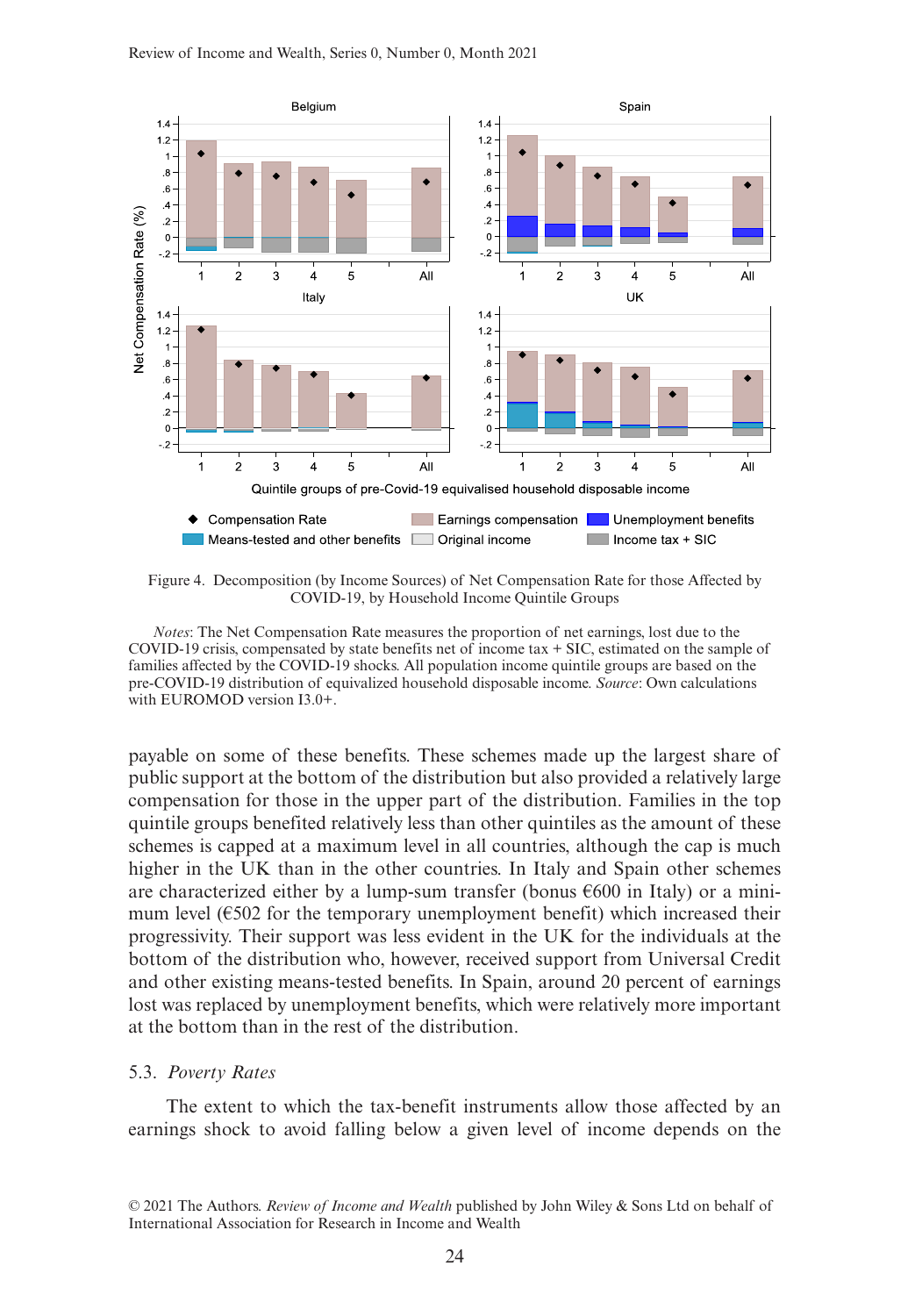|               |                                    | Individuals Affected by the Shock | Individuals Affected by the Shock<br>in One Earner Family |                                   |  |
|---------------|------------------------------------|-----------------------------------|-----------------------------------------------------------|-----------------------------------|--|
| Country       | Pre-COVID-19                       | Post-COVID-19                     | Pre-COVID-19                                              | Post-COVID-19                     |  |
| BE            | 4.73                               | 9.68                              | 11.30                                                     | 26.70                             |  |
|               | (0.516)                            | (0.893)                           | (1.439)                                                   | (2.419)                           |  |
| ES            | 16.24                              | 21.68                             | 21.98                                                     | 37.13                             |  |
|               | (0.993)                            | (1.196)                           | (2.194)                                                   | (2.343)                           |  |
| IT            | 13.64                              | 30.91                             | 23.08                                                     | 49.75                             |  |
|               | (0.585)                            | (0.832)                           | (1.139)                                                   | (1.230)                           |  |
| UK.           | 9.10<br>(0.424)<br>All individuals | 18.15<br>(0.662)                  | 26.01<br>(1.164)<br>Children                              | 40.16<br>(1.257)                  |  |
| Country<br>BE | Pre-COVID-19<br>12.61<br>(0.604)   | Post-COVID-19<br>13.78<br>(0.641) | Pre-COVID-19<br>12.34<br>(1.228)                          | Post-COVID-19<br>14.16<br>(1.306) |  |
| ES            | 21.06                              | 22.17                             | 26.31                                                     | 28.05                             |  |
|               | (0.596)                            | (0.609)                           | (1.137)                                                   | (1.142)                           |  |
| IT            | 20.06                              | 23.57                             | 26.13                                                     | 32.55                             |  |
|               | (0.442)                            | (0.466)                           | (0.931)                                                   | (0.984)                           |  |
| UK.           | 16.46                              | 18.78                             | 21.39                                                     | 24.48                             |  |
|               | (0.367)                            | (0.392)                           | (0.738)                                                   | (0.749)                           |  |

TABLE 7 Poverty Rates Before and After the Onset of the COVID-19 Pandemic

*Notes:* Poverty rates based on equivalized household disposable income. The poverty threshold is fixed at 60 percent of the baseline (pre-COVID-19) median equivalized household disposable income. Bootstrapped standard errors after 200 replications are shown in parenthesis.

*Source*: Own calculations with EUROMOD I3.0+.

generosity of the system, whether workers are entitled to receiving earnings compensation schemes, the income position of the individuals before losing their earnings and their household circumstances.

Table 7 shows the poverty rates, for different groups of the population before the onset of the COVID-19 pandemic and after the shutdown considering the policies introduced by the governments. The poverty line is kept constant at 60 percent of the median equivalized household net income in the baseline scenario before the pandemic.

In all four countries, living standards deteriorated due to the COVID-19 crisis with a large number of workers affected by the labor market shocks falling into poverty. Relative to the overall population, children were also adversely affected by the crisis.

Focussing on the workers affected by the shock, the share of those in poverty before the shock was hugely differentiated across countries, from Belgium characterized by a very low level of in-work poverty with less than 5 percent of workers in poverty to Spain with a poverty rate of more than 16 percent. The impact of the crisis was disruptive in Italy where the poverty rate, already as high as 14 percent, increased to 31 percent showing the incapacity of the Italian welfare system to offer a good level of absolute resilience. In Belgium and the UK the poverty risk doubled, from 5 percent to 10 percent and from 9 percent to 18 percent, respectively. In Spain the poverty rate increased by a third, from 17 percent to 22 percent.

<sup>© 2021</sup> The Authors. *Review of Income and Wealth* published by John Wiley & Sons Ltd on behalf of International Association for Research in Income and Wealth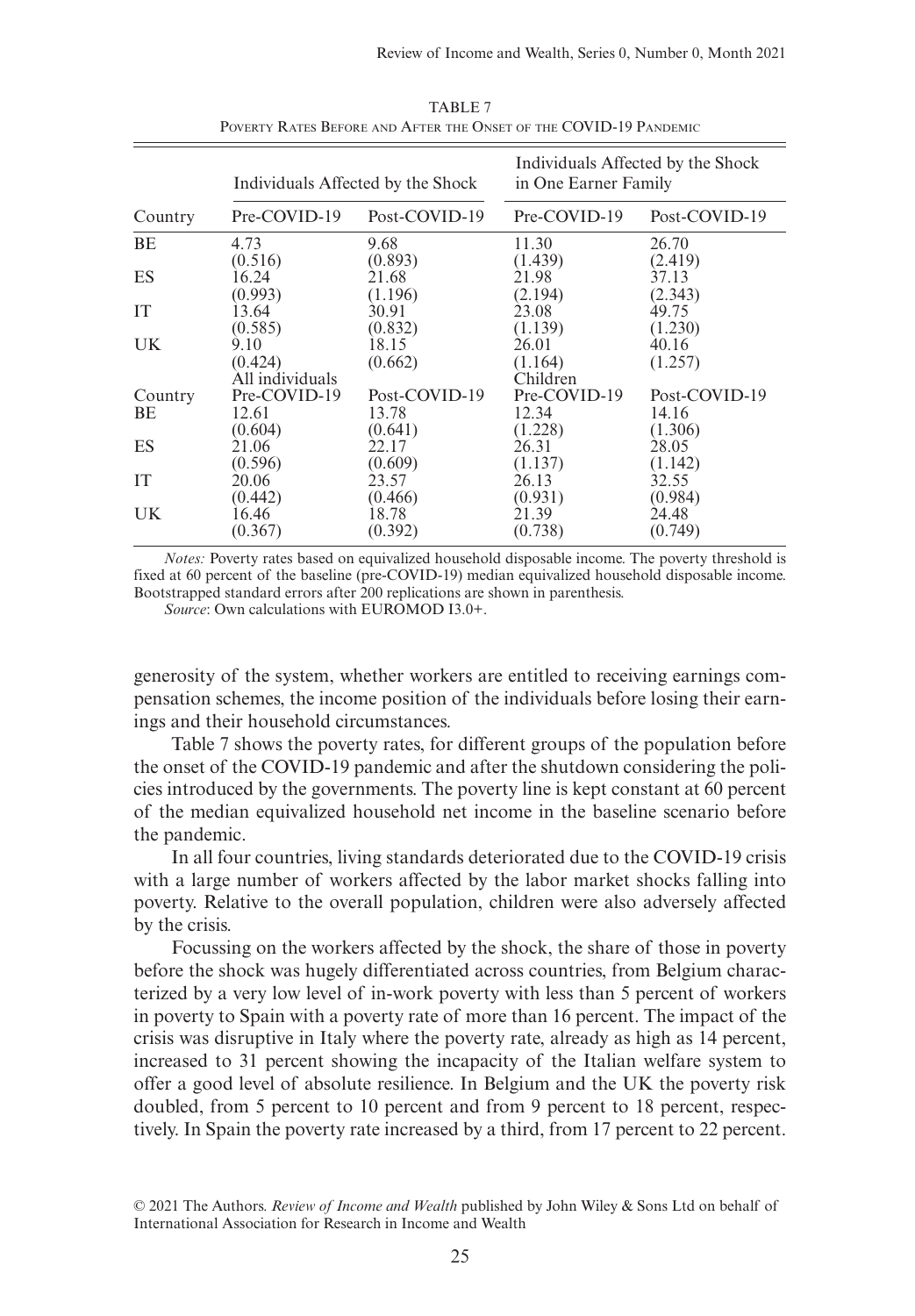Individuals living in one-earner families were, as expected, more exposed to poverty risk relative to all individuals affected by the shock: almost half of them were in poverty in Italy after the shock while in Spain and the UK poverty rates were as high as 37 percent and 40 percent, respectively. In Belgium, where only 11 percent of working individuals in one-earner families were poor already before the COVID-19 pandemic, 27 percent were below the poverty threshold after the shutdown.

When extending the analysis to the overall population, the substantial impact of the pandemic on the poverty rate is evident in Italy with a poverty increase of more than 3 percentage points, followed by the UK (2 ppt), Belgium and Spain (1 ppt). The lack of absolute resilience in Italy can be also seen by looking at children who faced a poverty rate after the shutdown as high as 33 percent.

Estimates based on real time data as those reported by Menta (2021) confirm the increase in poverty rates at the beginning of the crisis up to May 2020, in particular with young individuals, women and individuals affected by the shock being the most affected.

## 6. Conclusions

We analyze the extent to which the tax-benefit systems and earnings compensation schemes in four large European countries, severely hit by the COVID-19 crisis, provided income support to those affected by the economic shutdown at the beginning of the pandemic (i.e. April 2020). We assess the level of relative and absolute welfare resilience of household incomes during the crisis in Belgium, Italy, Spain and the UK, by simulating counterfactual scenarios with EUROMOD, the European tax-benefit microsimulation model, combined with COVID-19-related household surveys and timely labor market data.

We estimate that on average household equivalized original income dropped substantially by 16 percent–18 percent in Spain and Belgium and as much as 24 percent–26 percent in the UK and Italy. The governments' fiscal response to COVID-19 lessened these shocks, leading to smaller average losses in household disposable income of around 4 percent in Belgium and Spain, 6 percent in Italy and 8 percent in the UK. While the overall level of income inequality remained broadly the same, in terms of absolute resilience, the welfare states did not appear sufficiently well equipped to avoid large increases in income poverty.

The differences in the impact of policies across countries arise from four main sources: (1) the asymmetric dimension of the shock by country, (2) the different protection offered by each tax-benefit system, (3) the diverse design of discretionary measures and (4) the differences in the household level circumstances and living arrangements of individuals at risk of income loss in each country. In particular, earnings compensation schemes provided much needed income protection for households and were the key source of relative resilience in all four countries. Means-tested benefits in Belgium and the UK and unemployment benefits in Spain also played an important role in protecting incomes, especially at the bottom of the distribution.

<sup>© 2021</sup> The Authors. *Review of Income and Wealth* published by John Wiley & Sons Ltd on behalf of International Association for Research in Income and Wealth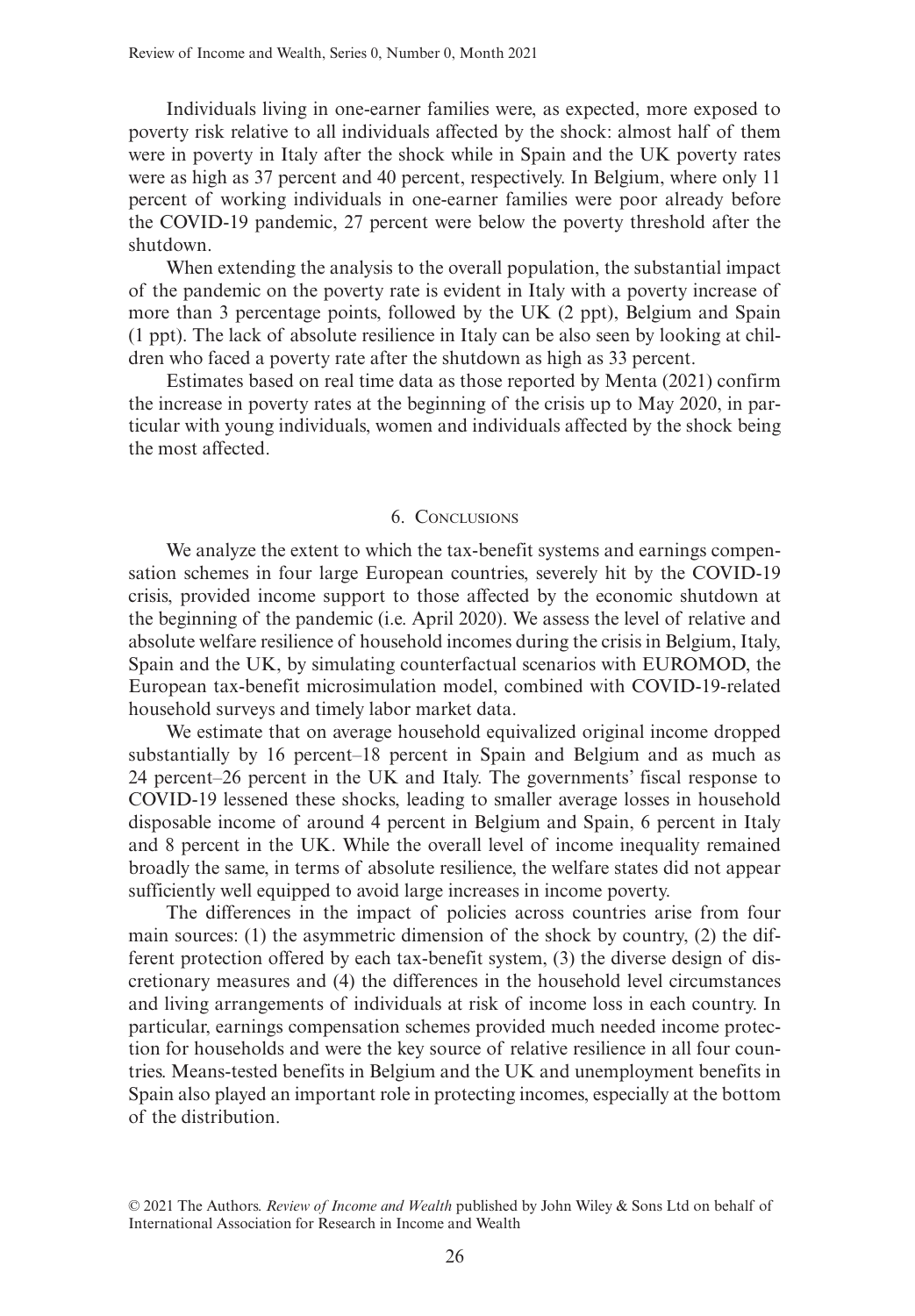Furthermore, our analysis demonstrates on the one hand the cushioning role played by the tax-benefit system and on the other hand the importance of the income of other household members in providing economic resilience to those affected by the shutdown. The sharing of risks within the household can be seen as an important complement to the insurance function of the welfare state. However, as it is usual in distributive analysis, we have assumed complete income pooling within the household. The possibility that incomes are not in fact pooled serves to remind us of the non-equivalence of income received in the form of earnings compensation schemes as an individual entitlement on the one hand, and income support schemes, usually assessed on the economic situation of the family as a whole, on the other.

Although we abstract from macroeconomic adjustments and potential behavioral reactions of households to policies, this paper provides a useful methodological benchmark and reference point by which one can evaluate the economic unfolding of the ongoing situation and the new policies that followed those implemented at the onset of the crisis. As mentioned by Clark *et al*. (2020) it is important to understand the mechanisms behind the movement of inequality across countries to disentangle the contributions of earnings shocks and policy responses. Furthermore, the analysis could be extended to nowcast the long-term (annual) income distribution (Navicke *et al*., 2014) and to consider the impact on material deprivation indicators (Figari, 2012). This kind of analysis would deserve much attention, but it is out of scope of this paper as it requires data not yet available in a cross-country perspective.

Moreover, our analysis entails the potential economic effects of the first month of the COVID-19 pandemic and examines the extent of the intended effects of the schemes, though in reality the transfer payments (i.e. earnings compensation and social assistance schemes) were inevitably delayed and this lag might have constrained the liquidity of families with effects on consumption and material deprivation. Consequently, the overall effects of the crisis would be exacerbated if governments do not provide immediately an income stabilization for those experiencing earnings loss, which can potentially translate into further detrimental effects on aggregated demand.

It is clear that the effects of the COVID-19 pandemic are asymmetric and particularly relevant from an economic perspective for some families and less for others, despite the compensation measures implemented by the governments. It is crucial to take into account such unequal distribution of the shock as the economic consequences are expected to last long and to assess whether the welfare systems are ready for the challenges they have to face (Sacchi, 2018).

Several important policy issues can be highlighted. First, in Italy and Spain, for example, the most important income support schemes depend on past year's incomes and do not react to a sudden loss of earnings such as those experienced in April 2020. Second, some of the welfare tools deployed during the onset of the crisis do not seem to be well-thought in terms of design as they provide either lump-sum transfers or minimum amounts to all those entitled while ignoring previous contribution bases or declared incomes, creating horizontal equity issues. Third, the earnings compensation schemes are capped at a different maximum level across countries which does not resemble differences in earnings distribution or

<sup>© 2021</sup> The Authors. *Review of Income and Wealth* published by John Wiley & Sons Ltd on behalf of International Association for Research in Income and Wealth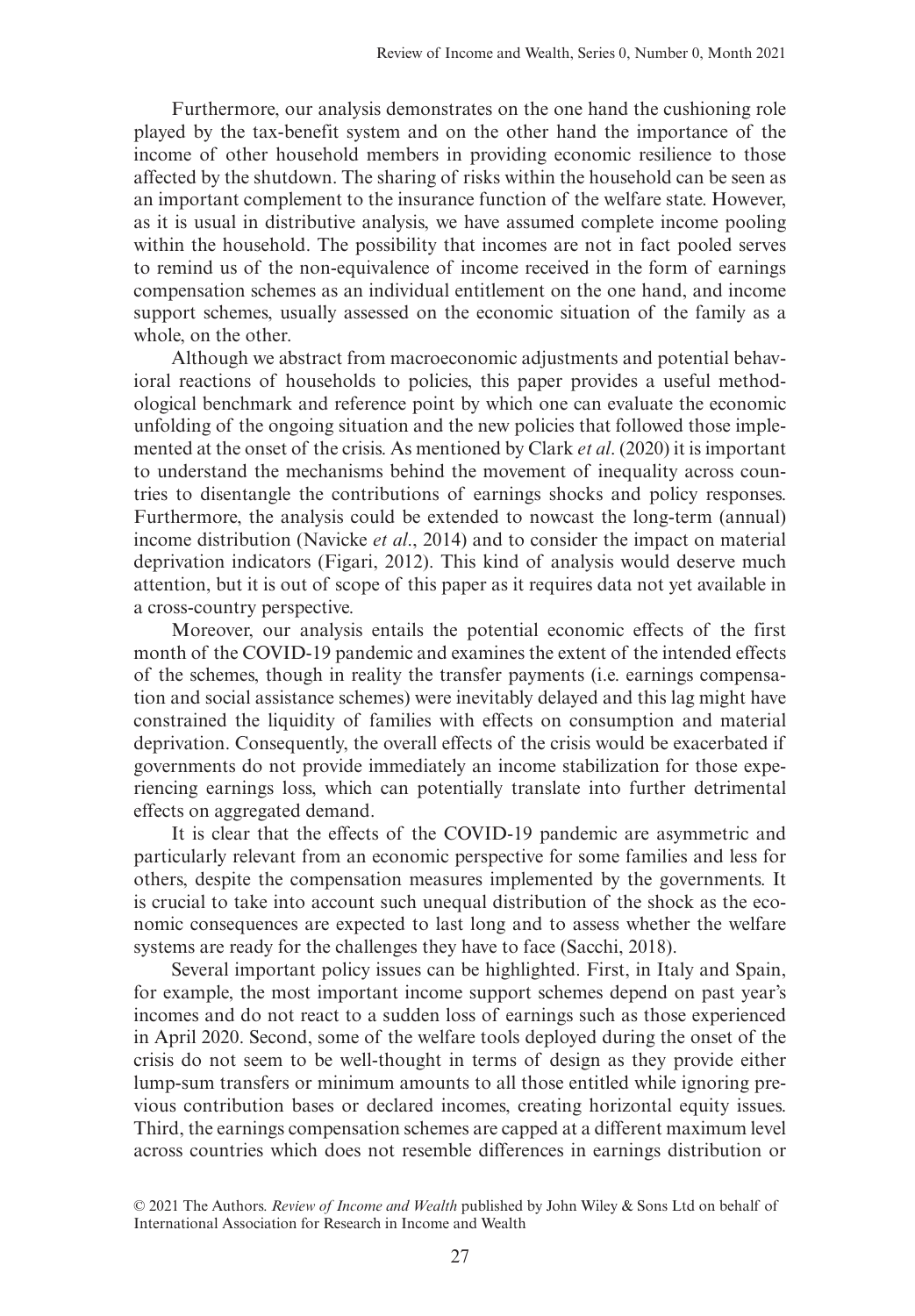price levels. Last, but not least, some schemes are designed in a way that offers categorical support and prevents full coverage, with domestic workers and several categories of temporary workers being excluded from social protection.

These issues confirm that high levels of efficiency and effectiveness of social protection is key for the sustainability of European welfare systems to allow countries to have effective automatic stabilizers to support incomes during crisis and enable governments to focus on the actions needed for the medium- and long-term economic recovery.

In a cross-country perspective, the empirical evidence on how well-suited existing institutional arrangements are for compensating income loss during the pandemic raises normative issues on the protection level that the tax-benefit systems should guarantee to the population and backs up several longstanding ideas debated in the recent past, such as a Basic Income and a European unemployment benefit. Unconditional Basic Income could make comprehensive compensation possible during the pandemic, without the need of discretionary and temporary policies (Atkinson, 2015). A European unemployment benefit scheme could provide a macroeconomic stabilization and fiscal risk sharing mechanism with interregional smoothing potential as important as intertemporal smoothing potential through debt (Dolls *et al*., 2018). Both ideas, although likely to be developed as academic reflections rather than policy suggestions, can contribute to understand how to cushion asymmetric shocks and provide income insurance to the most vulnerable households in a systematic way, highlighting the potential social dimension of the European institutions already reinforced by the common European response to the COVID-19 crisis.

## **REFERENCES**

- Adams-Prassl, A., T. Boneva, M. Golin, and C. Rauh, "Inequality in the Impact of the Coronavirus Shock: Evidence from Real Time Surveys," *Journal of Public Economics*, 189, 104245, 2020.
- Almeida, V., S. Barrios, M. Christl, S. De Poli, A. Tumino, and W. van der Wielen, "Households' Income and the Cushioning Effect of Fiscal Policy Measures during the Great Lockdown," JRC Working Papers No. 2020-06, 2020.
- Alon, T., M. Doepke, J. Olmstead-Rumsey, and M. Tertilt, "The Impact of COVID-19 on Gender Equality," NBER Working Paper No. 26947, 2020.
- Assal, E. M., J. Derboven, Z. Rongé, J. Vanderkelen, S. Van Houtven, and T. Vanheukelom, "EUROMOD Country Report, Belgium, 2017–2020," 2020.
- Atkinson, A. B., "Stress-Testing the Welfare State," in B. Ofstad, O. Bjerkholt, K. Skrede, and A. Hylland (eds), *Rettferd og Politik Festskrift til Hilde Bojer*, Emiliar Forlag, Oslo, 31–9, 2009. , *Inequality: What Can Be Done?*, Harvard University Press, Cambridge, 2015.
- Beirne, K., K. Doorley, M. Regan, B. Roantree, and D. Tuda, "The Potential Costs and Distributional Effect of COVID-19 Related Employment in Ireland," The Economic and Social Research Institute, Budget Perspectives, Paper 1, 2020.
- Belot, M., S. Choi, J. C. Jamison, N. W. Papageorge, E. Tripodi, and E. Van den BroekAltenburg, "Unequal Consequences of COVID-19 across Age and Income: Representative Evidence from Six Countries," *Covid Economics, Vetted and Real-Time Papers*, 38, 196–217, 2020.
- Boadway, R. and M. Keen, "Redistribution," in A. B. Atkinson and F. Bourguignon (eds), *Handbook of Income Distribution*, Vol. 1. Elsevier, Amsterdam, 677–789, 2000.
- Brewer, M. and L. Gardiner, "The Initial Impact of COVID-19 and Policy Responses on Household Incomes," *Oxford Review of Economic Policy*, 36, S187–99, 2020.
- Brewer, M. and I. Tasseva, "Did the UK Policy Response to Covid-19 Protect Household Incomes?," *The Journal of Economic Inequality*, forthcoming, 2021.

© 2021 The Authors. *Review of Income and Wealth* published by John Wiley & Sons Ltd on behalf of International Association for Research in Income and Wealth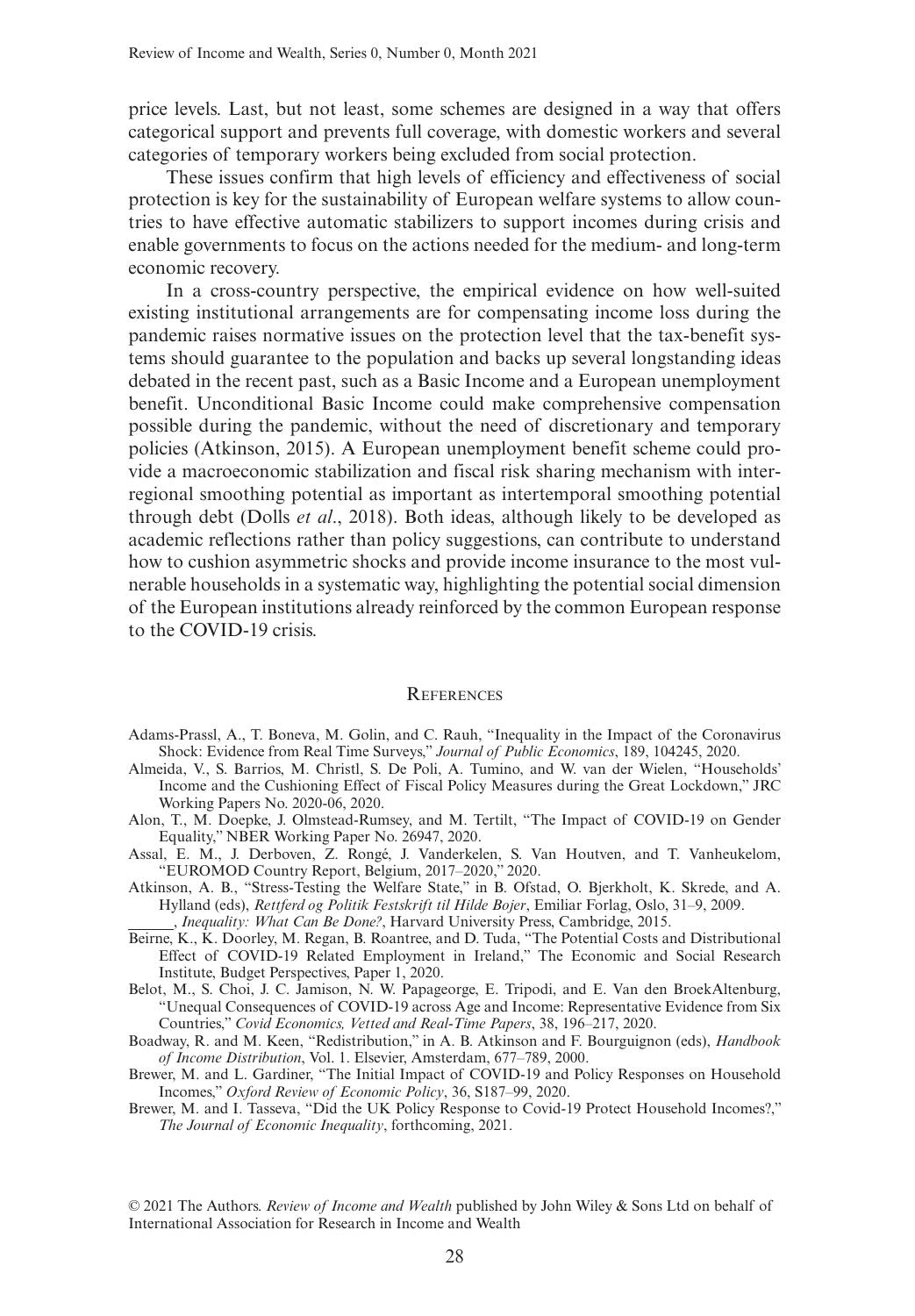- Brodeur, A., A. E. Clark, S. Flèche, and N. Powdthavee, "COVID-19, Lockdowns and Well-Being: Evidence from Google Trends," *Journal of Public Economics*, 193, 104346, 2021.
- Bruckmeier, K., A. Peichl, M. Popp, J. Wiemers, and T. Wollmershauser, "Distributional Effects of Macroeconomic Shocks in Real-Time: A Novel Method Applied to the Covid-19 Crisis in Germany," CESifo Working Papers 8748, 2020.
- Ceriani, L., F. Figari, and C. Fiorio, "EUROMOD Country Report, Italy 2017–2020", 2020.
- Clark, A. E., C. D'Ambrosio, and A. Lepinteur, "The Fall in Income Inequality during COVID-19 in Five European Countries," ECINEQ WP 565, 2020.
- Dolls, M., C. Fuest, D. Neumann, and A. Peichl, "An Unemployment Insurance Scheme for the € Area? A Comparison of Different Alternatives using Microdata," *International Tax and Public Finance*, 25, 273–309, 2018.
- Dolls, M., C. Fuest, and A. Peichl, "Automatic Stabilizers and Economic Crisis: US vs. Europe," *Journal of Public Economics*, 96, 279–94, 2012.
- Dorn, F., C. Fuest, M. Göttert, C. Krolage, S. Lautenbacher, S. Link, A. Peichl, M. Reif, S. Sauer, M. Stöckli, K. Wohlrabe, and T. Wollmershäuser, "The Economic Costs of the Coronavirus Shutdown for Selected European Countries: A Scenario Calculation," EconPol Policy Brief 25, 2020.
- Fondazione Studi Consulenti del Lavoro, "Emergenza COVID-19: l'impatto su Aziende e Lavoratori Secondo i Consulenti del Lavoro," 2020.
- Farré, L., Y. Fawaz, L. González, and J. Graves, "How the COVID-19 Lockdown Affected Gender Inequality in Paid and Unpaid Work in Spain," IZA DP, N.13434, 2020.
- Fernandez Salgado, M., F. Figari, H. Sutherland, and A. Tumino, "Welfare Compensation for Unemployment in the Great Recession," *Review of Income and Wealth*, 60, S177–204, 2014.
- Figari, F., "Cross-national Differences in Determinants of Multiple Deprivation in Europe," *Journal of Economic Inequality*, 10, 397–418, 2012.
- Figari, F. and C. Fiorio, "Welfare Resilience in the Immediate Aftermath of the COVID-19 Outbreak in Italy," *Covid Economics, Vetted and Real-Time Papers*, 8, 92–119, 2020.
- Figari, F., C. Fiorio, L. Gandullia, and C. Montorsi, "La Resilienza del Sistema Italiano di Protezione Sociale all'inizio della Crisi COVID-19: Evidenze Territoriali," *Politica Economica/Journal of Economic Policies*, 36, 3–33, 2020.
- Figari, F., A. Paulus, and H. Sutherland, "Microsimulation and Policy Analysis," in A. B. Atkinson and F. Bourguignon (eds), *Handbook of Income Distribution* (Vol. 2B), Elsevier, Amsterdam, 2141–221, 2015.
- Guven, C., P. Sotirakopoulos, and A. Ulker, "Short-term Labour Market Effects of COVID-19 and the Associated National Lockdown in Australia: Evidence from Longitudinal Labour Force Survey," GLO Discussion Paper No. 635, 2020.
- ILO, "COVID-19 and the World of Work: Impact and Policy Responses," ILO Monitor 1st Edition, 2020.
- Immervoll, H. and C. O'Donoghue, "What Difference Does a Job Make? The Income Consequences of Joblessness in Europe," in D. Gallie (ed), *Resisting Marginalisation: Unemployment Experience and Social Policy in the European Union*, Oxford University Press, Oxford, 105–39, 2004.
- Jenkins, S. P., A. Brandolini, J. Micklewright, and B. Nolan, *The Great Recession and the Distribution of Household Income*, Oxford University Press, Oxford, 2013.
- Jones, M. T., P. Hilbers, and G. Slack, "Stress Testing Financial Systems: What to Do When the Governor Calls," IMF Working Paper, 04/127, 2004.
- Konle-Seild, R., "Short-time Work in Europe: Rescue in the Current COVID-19 Crisis," Institute for Employment Research, 4/2020, 2020.
- Layard, R., A. Clark, J. E. De Neve, C. Krekel, D. Fancourt, N. Hey, and G. O'Donnell., "When to Release the Lockdown: A Wellbeing Framework for Analysing Costs and Benefits," Centre for Economic Performance, Occasional Paper No. 49., 2020.
- Li, J., Y. Vidyattama, H. La Anh, R. Miranti, and D. M. Sologon, "The Impact of COVID-19 and Policy Responses on Australian Income Distribution and Poverty," Ideas RePEc Working Paper No. 2009.04037, 2020.
- Marchal, S., J. Vanderkelen, B. Cantillon, K. Decancq, A. Decoster, S. Kuypers, I. Marx, J. Spinnewijn, W. Van Lancker, L. Van Meensel, and G. Verbist, "The Distributional Impact of the COVID-19 Shock on Household Incomes in Belgium," COVIVAT Working Paper 2, 2021.
- Matsaganis, M. and C. Leventi, "The Distributional Impact of the Crisis in Greece," EUROMOD Working Paper Series, 3/11, 2011.
- Menta, G., "Poverty in the COVID-19 Era: Real Time Data Analysis on Five European Countries," ECINEQ Working Paper Series 568, 2021.
- Moreira, A. and R. Hick, "COVID-19, the Great Recession and Social Policy: Is this Time Different?," *Social Policy & Administration*, 55, 261–79, 2021.
- Navas-Román, M. and N. Villazán-Pellejero, "EUROMOD Country Report, Spain 2017–2020," 2020.

© 2021 The Authors. *Review of Income and Wealth* published by John Wiley & Sons Ltd on behalf of International Association for Research in Income and Wealth